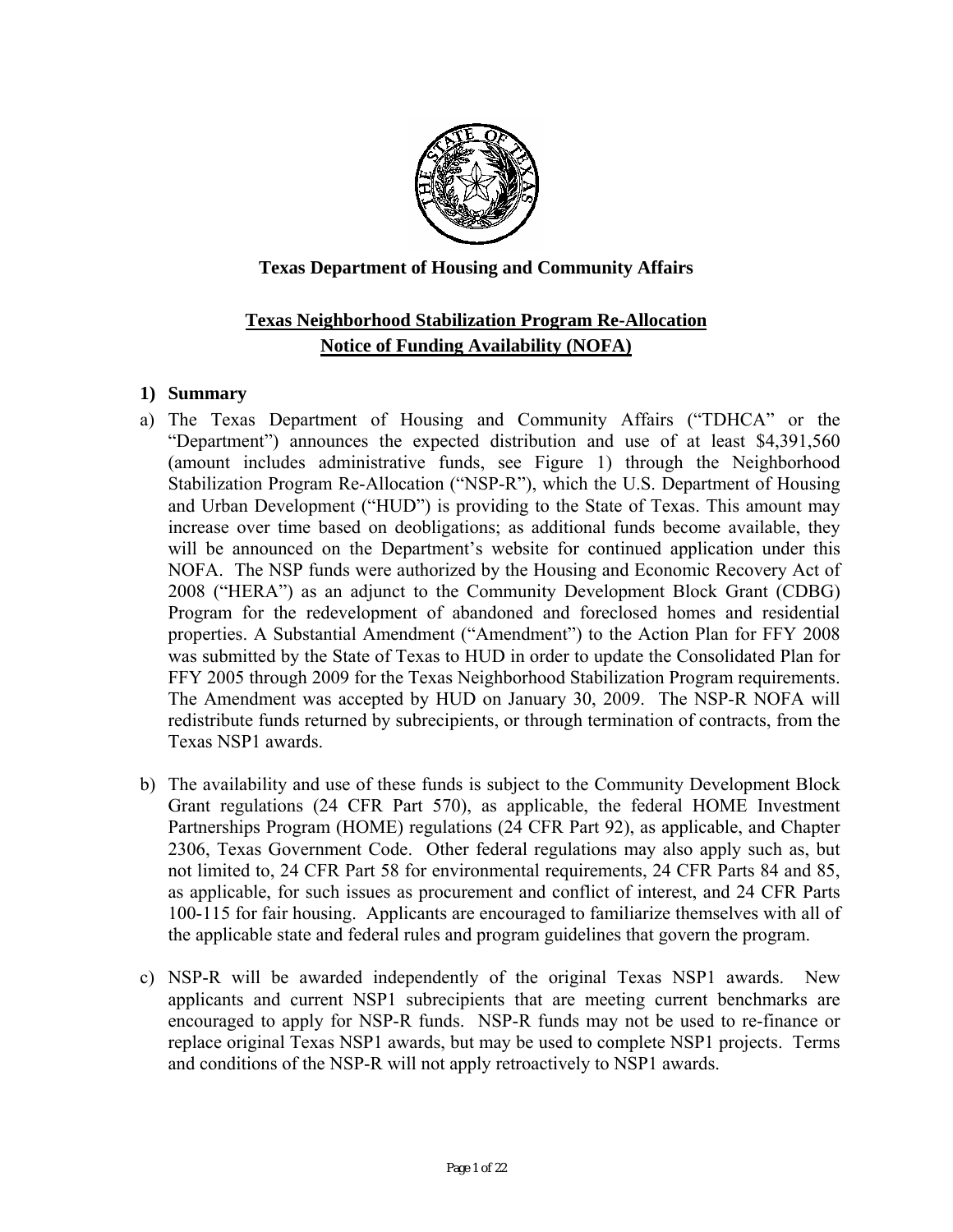# **2) Allocation of Texas NSP-R Funds**

TDHCA will coordinate activities in accordance with NSP guidelines including the establishment of financing mechanisms for purchase and redevelopment of foreclosed homes and residential properties, purchase and rehabilitation of homes and residential properties that have been abandoned or foreclosed, establishment and operation of land banks, removal of blight, and the redevelopment of demolished or vacant properties. Households directly assisted with NSP funds must be income eligible and be at or below 120% of the Area Median Income (AMI), as defined by HUD or as otherwise restricted by this NOFA.

| Deobligated NSP funding        | \$4,391,560    |
|--------------------------------|----------------|
| Future deobligated NSP funding | \$ unknown     |
| <b>Total Texas NSP-R funds</b> | \$4,391,560.00 |

### **Figure 1. Program Distribution of Texas NSP-R Funds**

### **3) Definitions**

As stipulated in the *Federal Register* Notice (Docket No. FR-5255-N-01) for the NSP, there are certain terms used in HERA that are not used in the regular CDBG program. Certain terms may be used differently in HERA and in the Housing and Community Development Act of 1974, as amended. When in conflict, definitions published in the *Federal Register*  (Docket No. FR-5255-N-01) and any subsequent HUD Errata Notice are controlling for the Texas NSP.

#### **4) Limitations on Funds**

- a) In order to avoid allocating small amounts of funding that can have no meaningful impact on stabilizing of property values, the minimum award amount to an eligible entity cannot be less than \$500,000.
- b) Before the effective date of the Texas NSP-R Contract, an eligible entity that ultimately receives an award of Texas NSP-R may incur and be reimbursed for travel costs, as provided for with Administration funds, related to implementation training required by the Department as a condition of receiving an NSP-R award and Contract.
- c) Department-authorized pre-award costs for predevelopment activities, including but not limited to legal, architectural, engineering, appraisal, surveying, environmental, and market study fees, may be reimbursed if incurred before the effective date of a Contract so long as the costs are in accordance with 24 CFR §§570.205 and 206 and 24 CFR Part 58 and at the sole discretion of the Department.
- d) Additional limitations as defined in HERA and HUD NSP Notices regarding purchases, rehabilitation, and sale of homes, will be strictly enforced.
- e) The Department may develop and enforce additional contract management benchmarks to ensure the proportionate use of funds to meet the federal mandates regarding serving households earning not more than 50% of AMI, discounts on acquisitions and timely use of funds.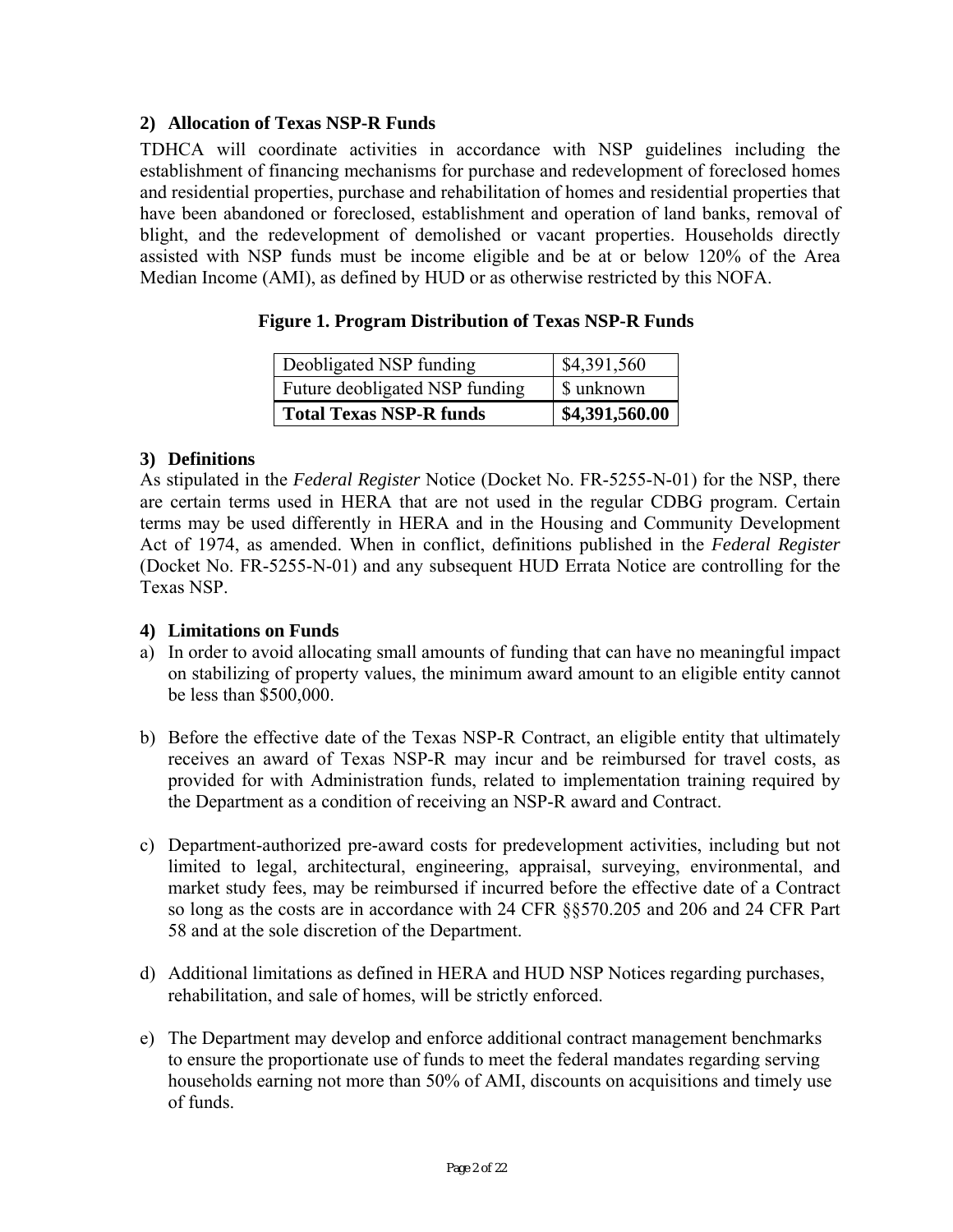# **5) Administrative and Activity Delivery/Soft Costs Limitations**

- a) Each applicant that is awarded NSP-R funds may also be eligible to receive funding for administrative costs. The award amount for the Administration line item shall not exceed five percent (5%) of the contract amount for all activities, except Land Bank activities. Administrative costs for Land Bank activities will be limited to a total of eight percent (8%) of the contract amount. These figures do not include Activity delivery costs described below. The administrator must use funds for all administrative costs in accordance with 24 CFR §§570.205 and 206, and Office of Management and Budget (OMB) Circulars A-87, A-122, A-102 and A-110, as applicable.
- b) Activity Delivery costs represent the costs incurred in implementing activities for specific housing units, separately from the general administrative costs, for which limits are set forth in the previous paragraph. The Texas NSP limits Activity Delivery costs according to activity as specifically described in program activity sections.
- c) Activity Delivery costs are soft costs that are directly related to and identified with a specific housing unit (property). Eligible project-related soft costs must be reasonable and consistent with industry norms. Specific eligible activities include:
	- i.) preparation of work write-ups, work specifications, and cost estimates;
	- ii.) architectural, engineering or professional services required to prepare plans, drawings or specifications directly attributable to a particular project;
	- iii.) inspections for lead-based paint, asbestos, termites or septic systems;
	- iv.) interim and final inspections by the construction inspector;
	- v.) financing fees, credit reports, title binders and insurance;
	- vi.) recordation fees, transaction taxes;
	- vii.) legal and accounting fees;
	- viii.) appraisal fees;
	- ix.) architectural and engineering fees, including specifications and job progress inspections;
	- x.) relocation costs;
	- xi.) site specific environmental reviews; and
	- xii.) lead hazard evaluation and reduction costs.
- (hard costs). d) For all activities, Activity Delivery costs must be reasonable and consistent with industry norms and will be restricted to a percentage of the non-administrative NSP costs per housing unit or property. The related Activity Delivery costs maximum will be based on the activity in a range from 5% to no more than 20% of the non-administrative NSP costs
- e) Activity Delivery costs for specific properties that are not ultimately acquired by the subrecipient may be reimbursed. Costs must be reasonable and consistent with industry norms, and may not exceed the maximum amount established for the related eligible activity.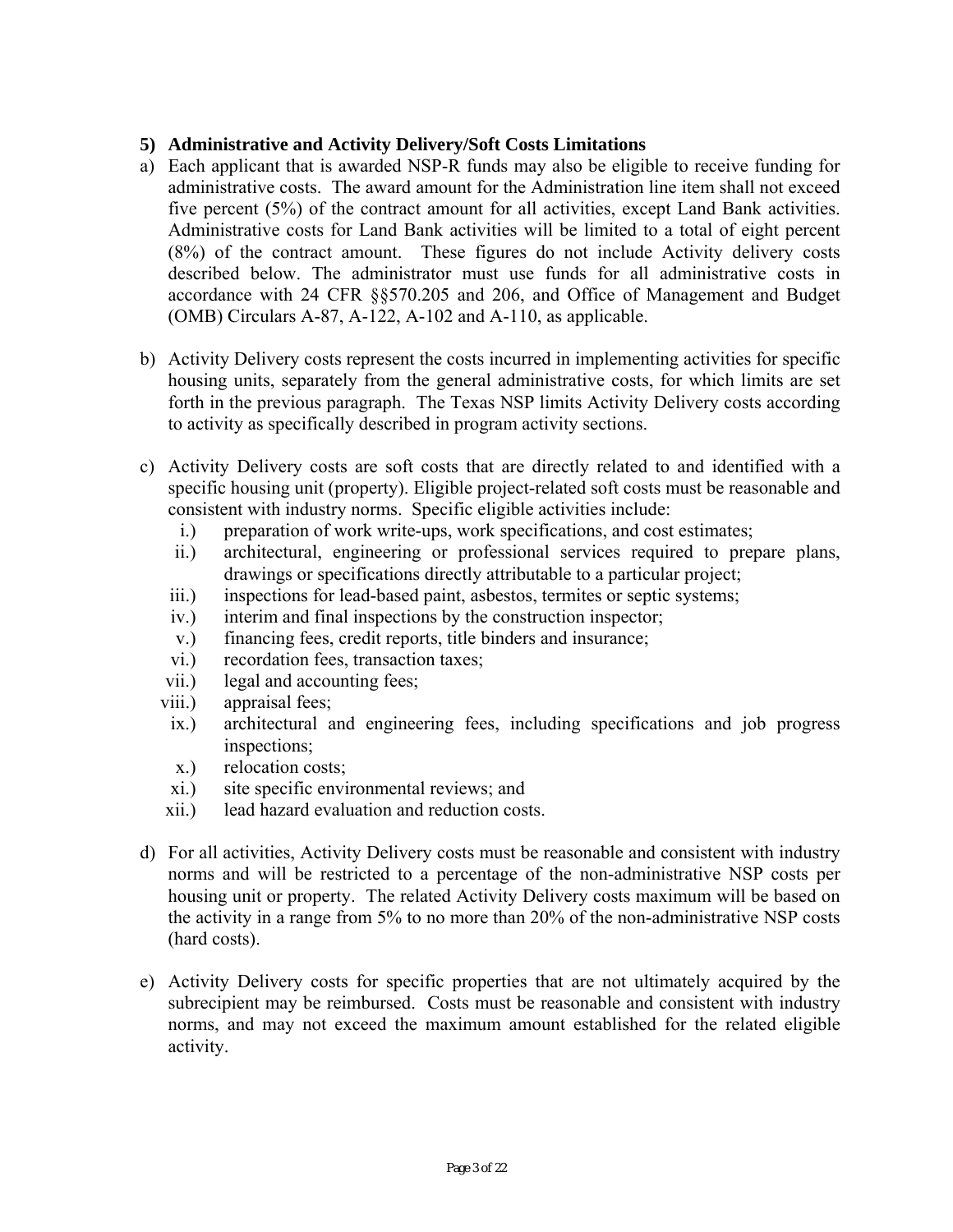- f) Activity Delivery costs may not exceed the forgoing limits without prior written approval by the Department. Upon prior approval of the Department, exceptions may be allowed in the case of Rehabilitation activities for lead-based paint hazard reduction and/or cost categories not identified in the Texas NSP NOFA.
- g) Subrecipients must certify that the amount being disbursed is for the actual amount of costs, including Administrative and Activity Delivery costs, and must provide documentation to support such costs.
- h) Eligible Costs are limited to those listed in §570, Subpart C, or as otherwise identified in the NSP *Federal Register* Notice. No duplicate disbursement of costs is allowed. Costs may only be disbursed as either a project Activity Delivery cost or Administration cost but not both. Additionally, costs may only be disbursed once per occurrence when providing both acquisition and construction assistance to the same Project or Activity.

# **6) Eligible and Prohibited Activities.**

- a) The use of NSP-R grant funds must constitute an eligible use under HERA. Most of the activities eligible in NSP represent a subset of the eligible activities under 42 U.S.C. **§**5305(a). The NSP eligible uses must be correlated with CDBG-eligible activities. See Section 8 of the NOFA for a complete listing of eligible activities and uses.
- b) Prohibited activities include, but are not limited to:
	- i) The direct payment of delinquent taxes, fees, or charges on properties to be assisted with NSP-R funds;
	- ii) The payment of any cost that is not eligible under 24 CFR §§570.201- 570.206;

iii) Assistance to persons who owe payments identified by the Comptroller of Texas as relevant (including, but not limited to, child support, student loans, and delinquent taxes); or

iv) Assistance to any household whose property has current tax liens against it and/or judgment liens in favor of the State of Texas against it.

# **7) Eligible and Ineligible Applicants.**

- a) Eligible applicants are Units of General Local Government and nonprofit organizations.
- b) Subrecipients under Texas NSP1 must have successfully met all contract milestones and thresholds as of the date of application, in order to be eligible for NSP-R.
- c) The following violations will cause an Applicant and/or any Applications they have submitted to be ineligible:
	- i) The Applicant is an Administrator of a previously funded Contract for which Department funds have been partially or fully deobligated due to failure to meet contractual obligations during the 12 months prior to application submission date; an exception may be made at the discretion of the Department if the deobligation was voluntary, part of project close-out or the remainder was completed on a subsequent Contract;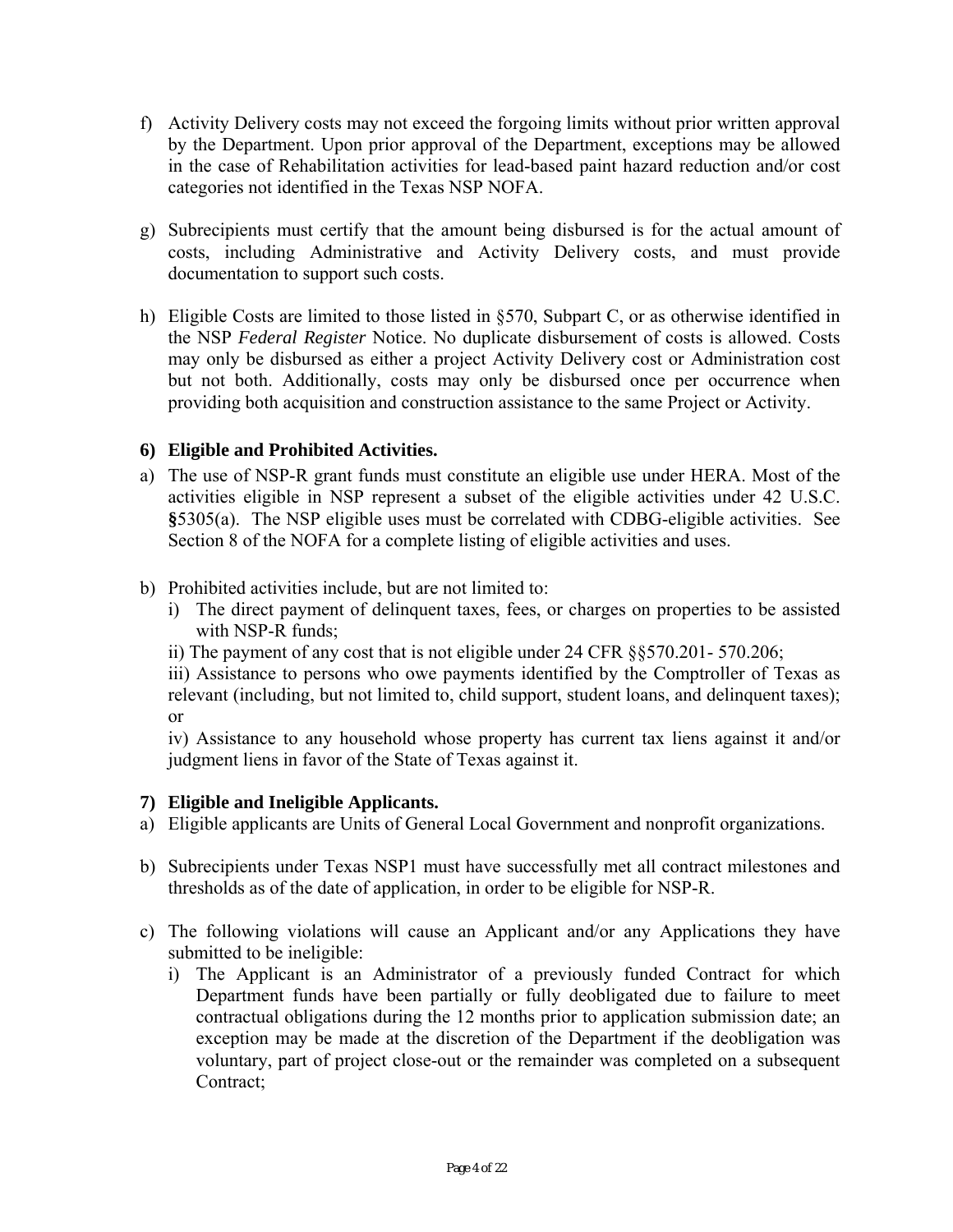- ii) The Applicant has failed, (within the reasonable time allotted for response), to submit a response to provide an explanation, evidence of corrective action or a payment of disallowed costs or fees as a result of a monitoring review;
- iii) The Applicant has failed to make timely payment or is delinquent on any loans or fee commitments made with the Department on the date of the Application submission;
- iv) The Applicant has been or is barred, suspended, or terminated from procurement in a state or federal program or listed in the List of Parties Excluded from Federal Procurement or Non-Procurement Programs or has otherwise been debarred by HUD or the Department;
- v) The Applicant has violated the State laws regarding ethics, including revolving door policy;
- vi) The Applicant has been convicted of a state or federal felony crime involving fraud, bribery, theft, misrepresentation of material fact, misappropriation of funds, or other similar criminal offenses within fifteen years preceding the Application deadline;
- vii)The Applicant at the time of Application submission is subject to the following for which proceedings have become final:
	- (a) an enforcement or disciplinary action under state or federal securities law or by the NASD;
	- (b) a federal tax lien;
	- (c) or is the subject of an enforcement proceeding with any governmental entity.
- viii) The submitted Application has excessive omissions of documentation from the Selection Criteria; or is so unclear, disjointed, or incomplete, as determined by the Department, that a thorough review cannot reasonably be performed. If an Application is determined ineligible pursuant to this section, the Application will be terminated without the opportunity for corrections of administrative deficiencies.
- ix) The Applicant or anyone that has controlling (51%) ownership interest in the development owner or developer that is active in the ownership or control of one or more other rent restricted rental housing properties in the state of Texas administered by the Department is in Material Noncompliance with the Land Use Restriction Agreement (LURA) (10 TAC §60.121); and
- x) Any Application that includes financial participation by a Person who, during the five-year period preceding the date of the bid or award, has been convicted of violating a federal law in connection with a contract awarded by the federal government for relief, recovery, or Reconstruction efforts as a result of Hurricanes Rita or Katrina or any other disaster occurring after September 25, 2005, or was assessed a federal civil or administrative penalty in relation to such a contract.

# **8) Program Activities**

#### a) **General Requirements for all Activities**

i) **Income Targeting:** All NSP-R activities must benefit low, moderate and middleincome persons as defined in the NSP Notice  $( \leq 120\%$  of area median income). As required in the NSP Substantial Amendment, at least 35% of the non-administrative award to each subrecipient should be targeted to benefit households with incomes less than or equal to 50% AMI. Due to the nature of Land Bank and Demolition activities, which cannot be reported as benefiting individual households at the time of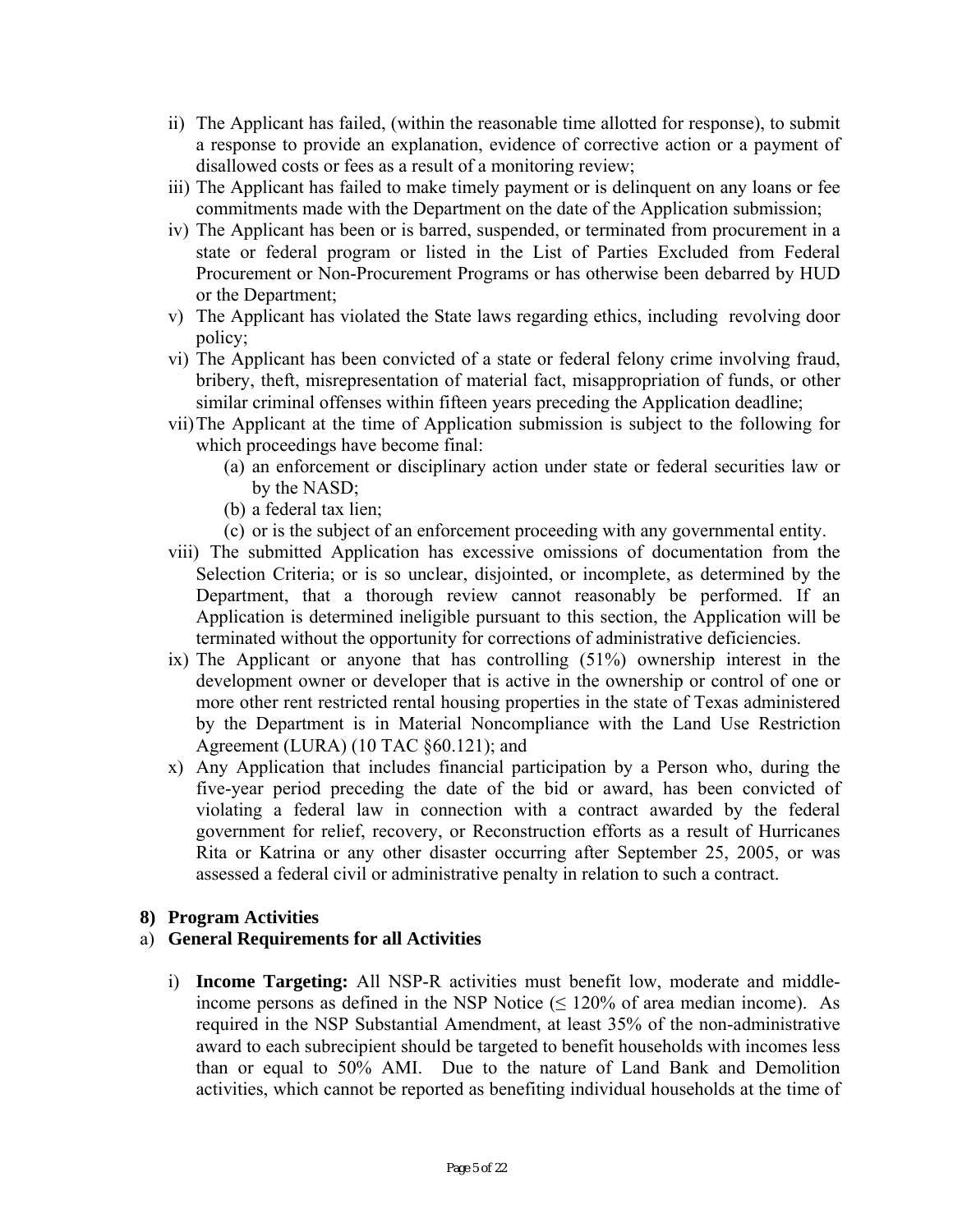initial project expenditures, such projects must be undertaken in eligible census tracts, in which 51% or more of the households are at or below 120% of the Area Median Income.

- ii) **Program Income:** Any program income received from subrecipient activities utilizing Texas NSP-R funds must be returned to the Department. Revenue received by a private individual or other entity as a result of subrecipient activities involving NSP-R funds must also be returned to the Department.
- iii) **Appraisals:** Appraisals that conform to the requirements of the URA at 49 CFR part 24 and the requirements set forth in the NSP Notice, will be required for the purposes of determining the statutory purchase discount and the amount of available permanent financing based on loan-to-value for all NSP-R assisted acquisitions. The appraisal must be completed within 60 days of the final offer made for the property by a subrecipient or individual homebuyer.
- iv) **Discount:** All NSP-R assisted property acquisitions must attain the statutorilyrequired minimum 1% discount from the market appraised value, at the time of purchase. The discount is proven by an appraisal that meets NSP guidelines. Homebuyers purchasing foreclosed properties directly from the initial successor in interest must also attain the discount.
- v) **Protecting Tenants at Foreclosure:** Subrecipient and homebuyer purchases of property from the initial successor in interest in a foreclosure will be subject to Protecting Tenants at Foreclosure Act of 2009 (Public Law 111-22, Title VII) requirements.
- vi) **Environmental Review:** Subrecipients must complete environmental review procedures and receive release of funds prior to purchase of any property or commencement of construction.
- vii)**Benchmarks:** 
	- 1. It is anticipated that successful applications for the Texas NSP-R will be submitted for consideration to the TDHCA Governing Board on May 13, 2010.
	- 2. Environmental Review and Clearance documentation for the subrecipient selected project must be submitted within 30 days of the contract start date
	- 3. All NSP-R funds must be obligated within 45 days of the contract start date. Obligation will be evidenced by a contingent purchase contract, contract for construction services, or other similar action that encumbers funds. If acquisition precedes a construction activity, an estimation of construction expenses may be utilized for the purposes of obligation of funding.
- viii) **Eligible and Ineligible Property:** Eligible property types for NSP-R assistance are limited to single-family homes and residential property (property intended for residential purposes, i.e. zoned residential or where there is no zoning, residential use is consistent with deed restrictions and any other limiting factors) including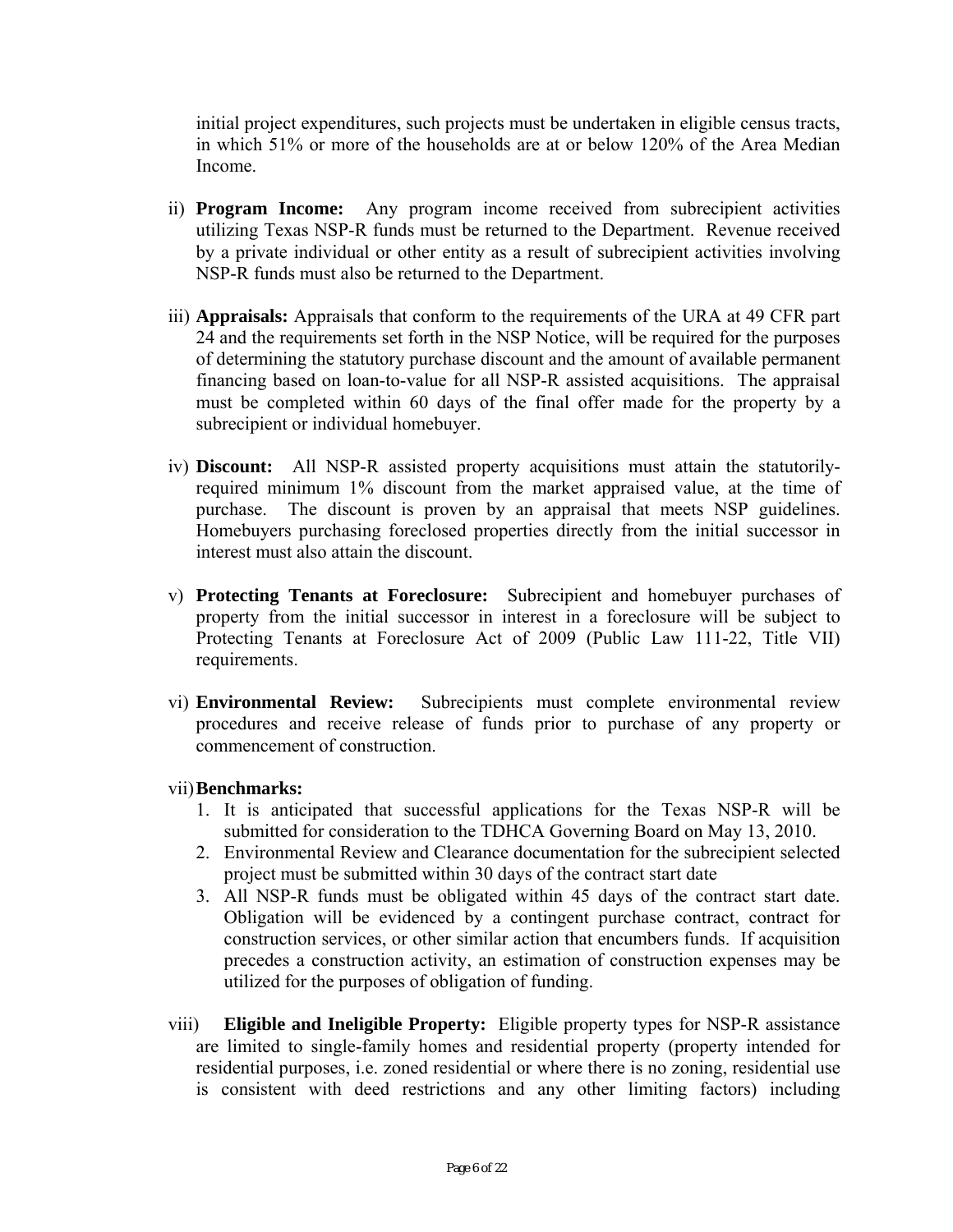condominium units, apartment units, cooperative units in mutual housing projects and multifamily residential property. Further restrictions on property eligibility may apply according to the planned NSP activity. Blighted non-residential properties may be cleared with NSP-R demolition funds.

- 1. Mobile Homes may be eligible for assistance if :
	- (a) The unit complies with the Texas Manufactured Housing Standards Act under Chapter 1201 of the Texas Occupation Code;
	- (b) The unit is permanently installed in accordance with the Texas Manufactured Housing Standards Act;
	- (c) The unit is permanently attached to utilities; and
	- (d) The ownership of the unit is recorded in the taxing authority of the county in which it is located.
- ix) **HOME previously-assisted property:** If NSP funds assist a property that was previously assisted with HOME funds, but on which the affordability restrictions were terminated through foreclosure or transfer in lieu of foreclosure pursuant to 24 CFR Part 92, the HOME affordability restrictions for the greater of the remaining period of HOME affordability or the continuing affordability requirements of this notice will apply.

### b) **Financing Mechanisms**

*Activity Type: NSP Eligible Use (A) Establish finance mechanisms for purchase and redevelopment of foreclosed upon homes and residential properties. CDBG Eligible Activities: 24 CFR §570.206 Activity delivery costs; Also, the eligible activities listed here to the extent financing mechanisms are used to carry them out: 24 CFR §570.201 (a) Acquisition, (b) Disposition, (n) Homeownership Assistance; 24 CFR §570.202 Rehabilitation.* 

TDHCA will make permanent mortgage financing and homebuyer assistance available to low-to-medium income households purchasing foreclosed homes. Qualifying households will work with subrecipient entities to identify appropriate properties and complete eligibility requirements. Subrecipients may offer financing for properties they have rehabilitated or constructed with Texas NSP-R funds, or for properties that homebuyers locate.

This activity will provide affordable ownership and rental opportunities by providing financing mechanisms to a subrecipient or individual homebuyer to purchase or facilitate the purchase of foreclosed homes or residential property.

# i) **Permanent Ownership Financing for Low-Income Households**

1. Qualified Households earning 50% or less Area Median Income based on household size may obtain Mortgage Financing from TDHCA to purchase a foreclosed single-family home or residential property. Mortgage loans will be fully-amortized over 30 years with a zero percent (0%) interest rate. Fully amortizing scheduled repayment will be as set forth in loan documents executed at loan closing. Closing costs may be financed, up to 100% of the combined loan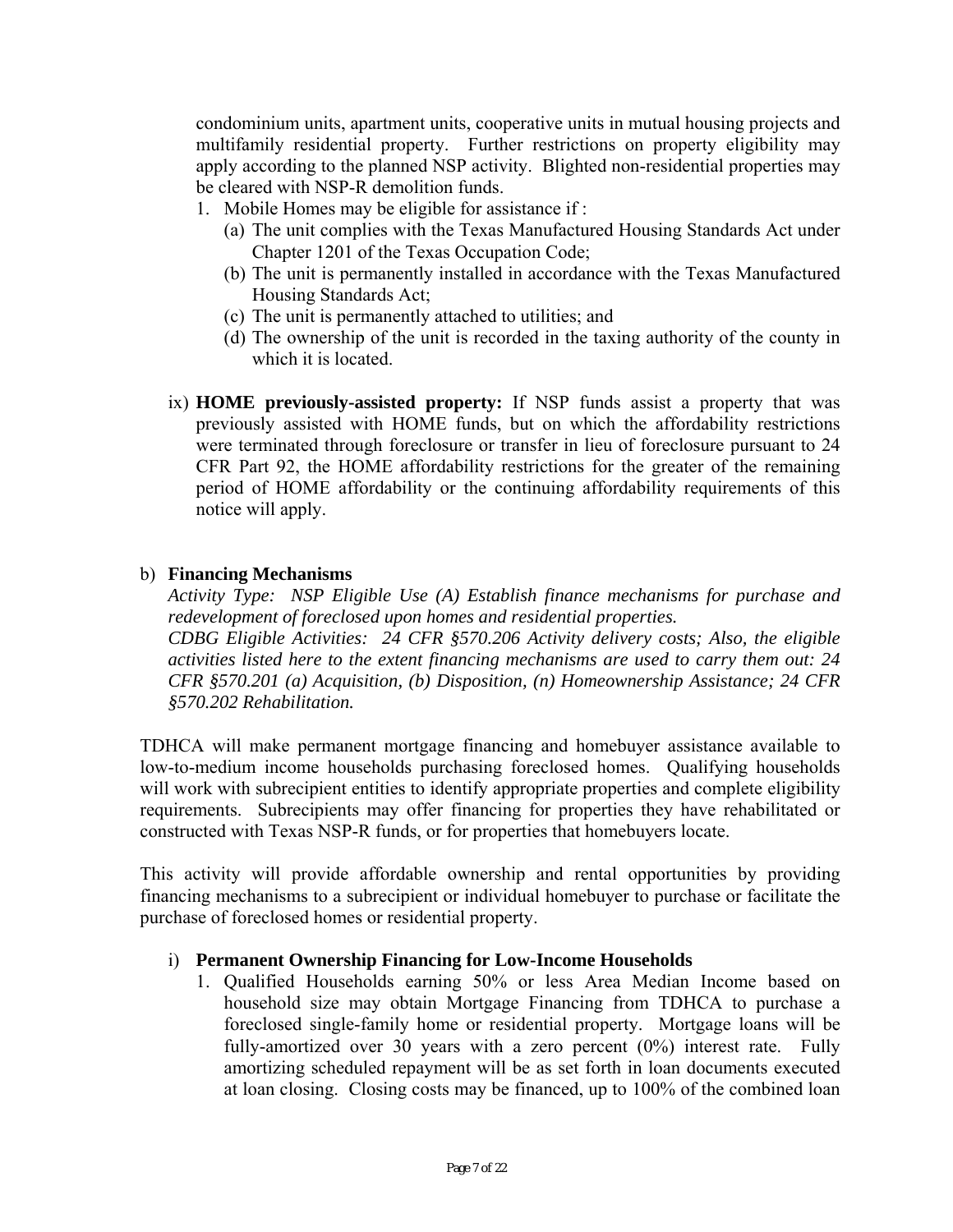to value. Qualified households may combine NSP-R permanent financing with homebuyer assistance from NSP, NSP-R or other sources.

- 2. A down payment of no less than \$500 will be required from all homebuyers receiving financing assistance through the Texas NSP-R. Qualified households participating in an approved self-help housing program may be allowed to substitute "sweat equity" for the down payment requirement.
- 3. All homebuyers accessing NSP-R permanent financing will be required to meet NSP Homebuyer Underwriting Guidelines

### ii) **Down payment Assistance for Low and Moderate Income Households**

- 1. Households with income levels less than 120% of the Area Median Income based on household size will be eligible to access Texas NSP-R funds for down payment assistance, reasonable closing costs, principal reductions, and gap financing.
- 2. Assistance of up to \$30,000 will be available to assist in qualifying for private mortgage financing. Homebuyer Assistance will be in the form of a  $2<sup>nd</sup>$  or  $3<sup>rd</sup>$ position, zero percent (0%) interest, deferred-payment forgivable loan, with the principal reducing every year that the homebuyers' occupy the home. A down payment of no less than \$500 will be required from all homebuyers receiving permanent financing assistance through the Texas NSP-R. Qualified households participating in an approved self-help housing program may be allowed to substitute "sweat equity" for the down payment requirement.
- household as Homebuyer Assistance, up to the \$30,000 maximum. 3. The full amount of an NSP-R Land Bank loan may be provided to an eligible
- iii) **Affordability Period**: The Texas NSP-R has adopted the federal program standards for continued affordability at 24 CFR 92.254. The affordability period will be secured with a recapture provision

| <b>Homeownership Assistance</b><br><b>Amount Per-Unit</b> | <b>Minimum Period of</b><br><b>Affordability in Years</b> |
|-----------------------------------------------------------|-----------------------------------------------------------|
| Under \$15,000                                            |                                                           |
| Over \$15,000                                             |                                                           |

**Affordability Periods for Texas NSP-R Homebuyer Assistance** 

iv) **Repayment:** The NSP-R homebuyer assistance and permanent financing loans are to be repaid if any of the following occurs before the end of the loan term: resale of the property; refinance of the first lien; repayment of first lien or if the unit ceases to be the assisted household's principal residence. The amount of recapture will be based upon the recapture provision at 24 CFR  $\S 92.254(a)(5)(ii)$ . Recapture of the amount of the NSP investment is reduced on a *pro rata* share based on the time the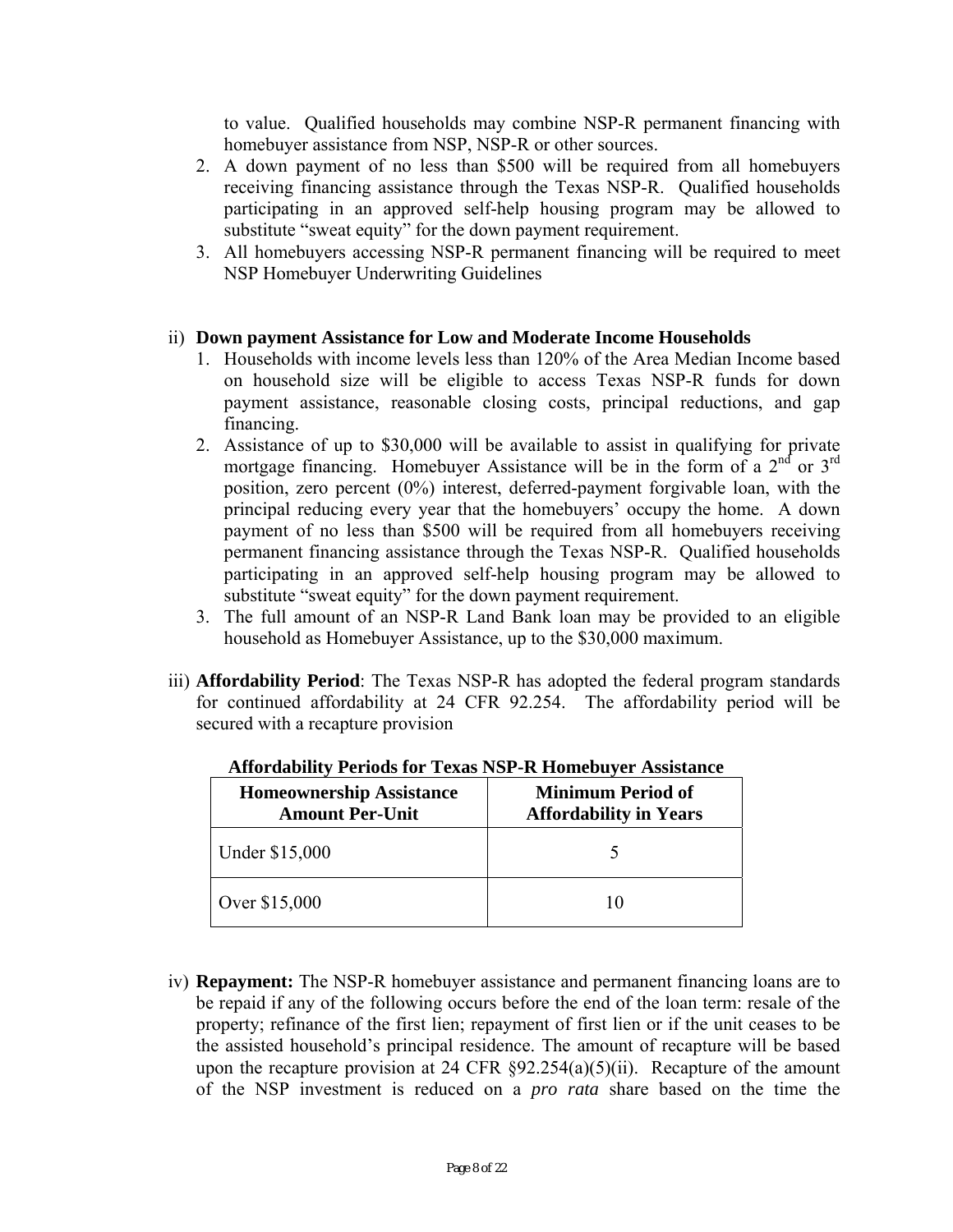homeowner has owned and occupied the unit measured against the required affordability period. The recapture amount is subject to available shared net proceeds in the event of sale or foreclosure of the housing unit.

- v) **Restrictions:** The following loan requirements are imposed for all households receiving NSP-R financing:
	- 1. No adjustable rate mortgage loans (ARMs) or interest rate buy-down loans are allowed;
	- 2. All sources of financing may not exceed 100% combined loan to value;
	- 3. No subprime Mortgage Loans are allowed;
	- 4. Lenders must require the escrow of taxes and homeowners insurance;
	- 5. An origination fee and any other fees associated with the mortgage loan may not exceed 2% of the loan amount; and,
	- 6. The debt to income ratio (back-end ratio), as defined in Fannie/Freddie conventional loan underwriting guidelines, may not exceed 45%.
	- 7. Subrecipients must ensure that each NSP-assisted homebuyer who receives conventional financing from a third party obtains a mortgage loan from a lender who agrees to comply with the bank regulators' guidance for nontraditional mortgages (see, Statement on subprime Mortgage Lending issued by the Office of the Comptroller of the Currency, Board of Governors of the Federal Reserve System, Federal Deposit Insurance Corporation, Department of the Treasury, and National Credit Union Administration). NSP-assisted homebuyers may not receive subprime mortgage loans. Compliance must be documented in the records maintained for each homebuyer.
	- 8. Properties purchased with NSP-R assistance must be the household's primary residence within 30 days of closing the mortgage loan.
	- 9. The Texas NSP will follow the Single Family Mortgage limits set under the February 2008 edition of Section 203(b) of the National Housing Act. Eligible entities may, with written approval of the Department, utilize as a mortgage limit the most recent 95% of Actual Median Sales for each county as promulgated by HUD. The current limit may be found on the HUD website, Here:

http://www.hud.gov/offices/cpd/affordablehousing/programs/home/limits/max price.cfm

- 10. NSP-R Homebuyer Financing is not available for investor purchases. The property financed must be the household's primary home.
- vi) **Homebuyer Counseling:** All NSP-assisted homebuyers will be required to provide evidence of completion of at least 8 hours of homebuyer counseling from a HUDapproved housing counseling agency before obtaining a mortgage loan. Evidence must include documentation describing the level of homebuyer counseling, including post purchase counseling.

# vi) **Rental (Single-family and Multifamily) Residential Property Financing:**

1. The acquisition of foreclosed single-family and multifamily residential properties by subrecipients to create affordable rental opportunities may be funded through a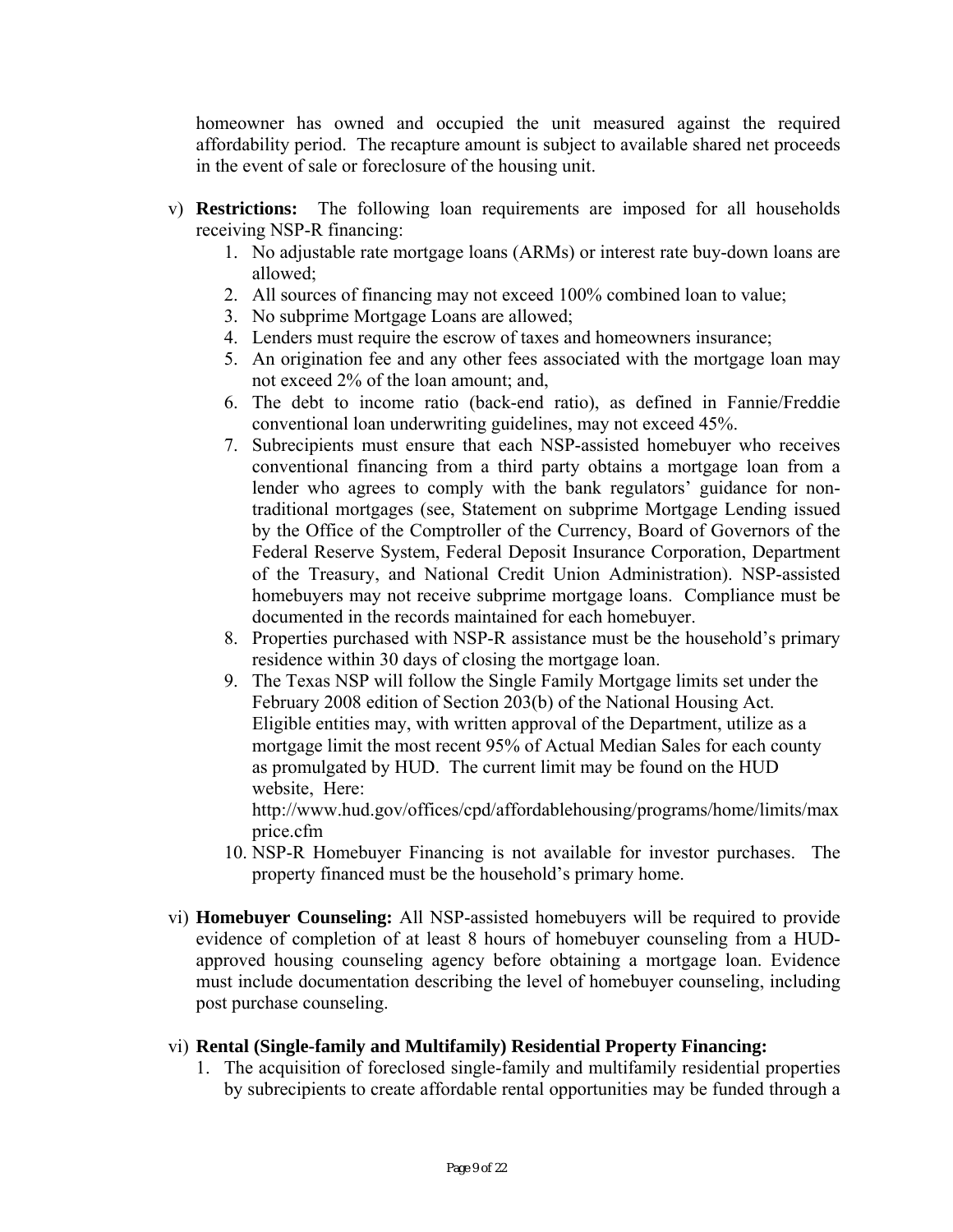permanent loan with the Department. Financing terms will be dependent on the level of affordability provided.

- (a) Units leased to households at or below 50% of the Area Median Income will be eligible for financing through a 30-year amortizing loan at zero percent (0%) interest through the Department, for eligible units.
- (b) Units leased to households at or below 30% of the Area Median Income in multi-family properties will be eligible for a 30-year zero percent (0%) interest, deferred-payment forgivable loan, with the principal reducing every year that the unit is occupied by an eligible household. No more than fifty percent (50%) of the NSP-R permanently financed units in a project may receive deferred-forgivable financing.
- (c) Single family homes leased to households at or below 30% of the Area Median Income will be eligible for zero percent (0%) interest, deferred forgivable financing of no more than \$30,000 per unit. The principal balance of the subordinate notes will be reduced proportionately every year that the home is occupied by an eligible household.
- (d) At least 20% of the units in an assisted development must be leased to households at or below 120% of the Area Median Income in order for any units to eligible for NSP-R permanent financing, regardless of affordability. Units leased to households over 50% of the Area Median Income are not eligible for permanent NSP-R financing.
- 2. Eligible property types are limited to single-family homes and residential property including condominium units, cooperative units in mutual housing projects and multifamily residential property.
- 3. The maximum per-unit subsidy amount and subsidy layering allowable under the HOME Program using Section 221(d)3 limits as defined as 24 CFR §92.250 will apply. The TDHCA underwriting guidelines in 10 TAC §1.32 will be used, which set as a feasibility criterion a 1.15 debt coverage ratio minimum.
- 4. Properties will be restricted under a Land Use Restriction Agreement ("LURA"), or other such instrument as determined by the Department for these terms. Among other restrictions, the LURA may require the owner of the property to continue to accept subsidies which may be offered by the federal government, prohibit the owner from exercising an option to prepay a federally insured loan, prohibit the discrimination of renters using Section 8 Housing Choice Vouchers, impose tenant income-based occupancy and rental restrictions, or impose any of these and other restrictions as deemed necessary at the sole discretion of the Department in order to preserve the property as affordable housing on a case-by-case basis.
- 5. Minimum affordability period requirements will apply to all assisted units. The affordability period for NSP-R permanently financed affordable units will be a minimum of 30 years.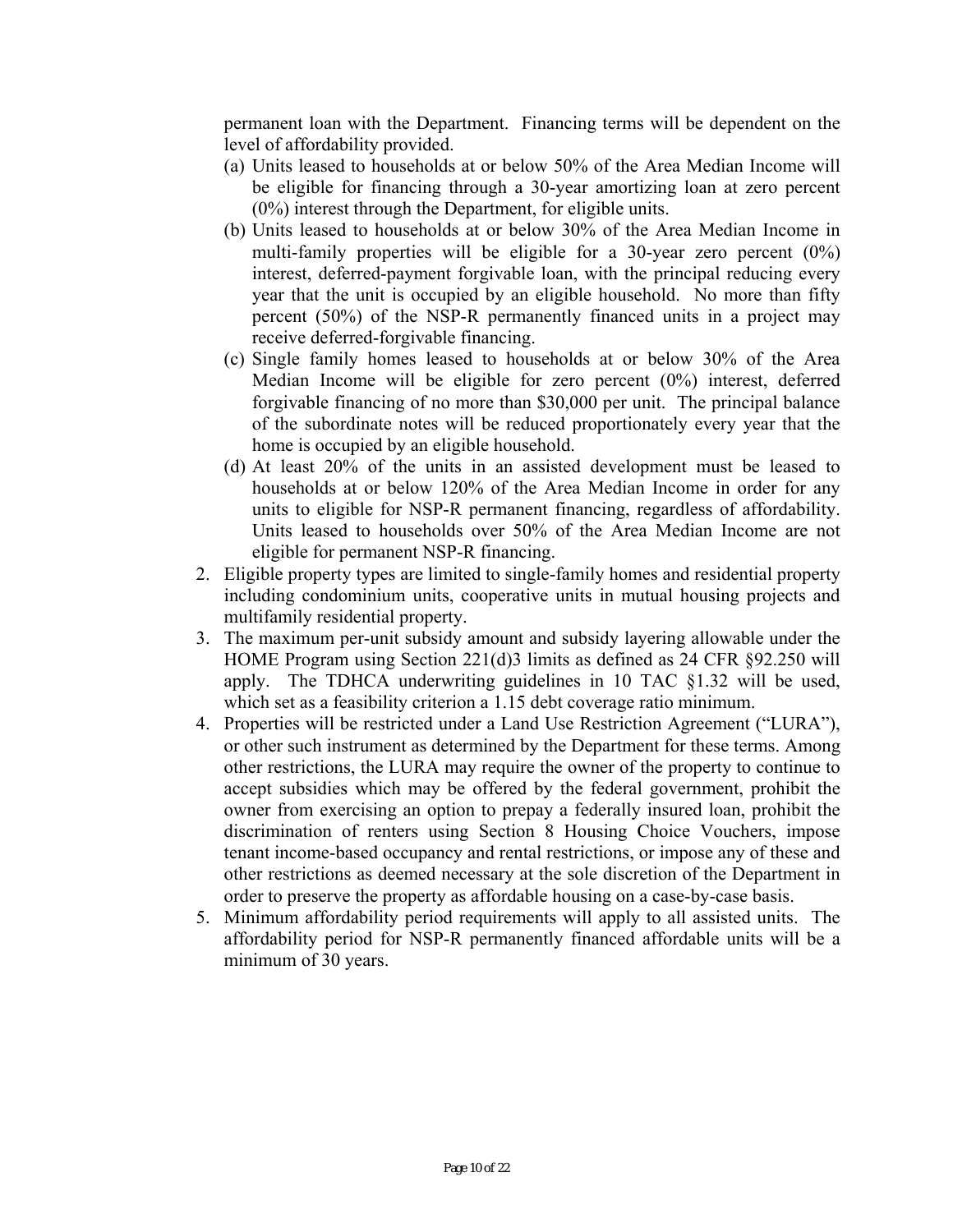| <b>Rental Housing Activity</b>                                                   | Minimum Period of<br><b>Affordability in Years</b> |
|----------------------------------------------------------------------------------|----------------------------------------------------|
| Rehabilitation or acquisition of<br>existing housing per unit: Under<br>\$15,000 | 5                                                  |
| \$15,000 to \$40,000                                                             | 10                                                 |
| Over \$40,000                                                                    | 15                                                 |
| New construction or acquisition of<br>newly constructed housing                  | 20                                                 |
| Units with NSP Permanent financing                                               | 30                                                 |

**Affordability Periods for Texas NSP-R Rental properties** 

vii)Activity Delivery Cost Limits: Activity Delivery costs for all financing mechanisms will be limited to 10% of the NSP non-administrative costs per housing unit or property. At the discretion of the Department, activity delivery costs exceeding per unit limits may be spread out among the portfolio of properties as long as the activity delivery costs do not exceed the respective percentages for the Eligible Use Budget line items.

# **c) Purchase and Rehabilitation of Foreclosed Properties –**

*Activity Type: NSP Eligible Use (B) Purchase and rehabilitate homes and residential properties that have been abandoned or foreclosed upon, in order to sell, rent or redevelop such homes and properties.* 

*CDBG Eligible Activities: 24 CFR §570.201(a) Acquisition, (b) Disposition; 24 CFR §570.202 Rehabilitation.* 

- i) The acquisition and rehabilitation of foreclosed and abandoned single-family and multifamily residential properties by subrecipients will be funded through a deferredpayable two (2) year loan with the Department. Properties must be sold or leased to eligible Low-to-Medium Income households within 12 months of completion of rehabilitation.
- ii) The purchase and rehabilitation of abandoned property may be funded if foreclosure proceedings have been initiated, the property has been vacant for at least 90 days, and no payments have been made on the mortgage or taxes have been made for 90 days.
- iii) Homes must be re-sold to eligible households at a price no higher than the cost to acquire and rehabilitate the property.
- iv) Rehabilitated residential property must result in permanent housing.
- v) Rehabilitation includes activities and related costs as described in 24 CFR *§*570.202(b), but limited to the improvement or modification of an existing residential property through an alteration, addition, or enhancement including the demolition of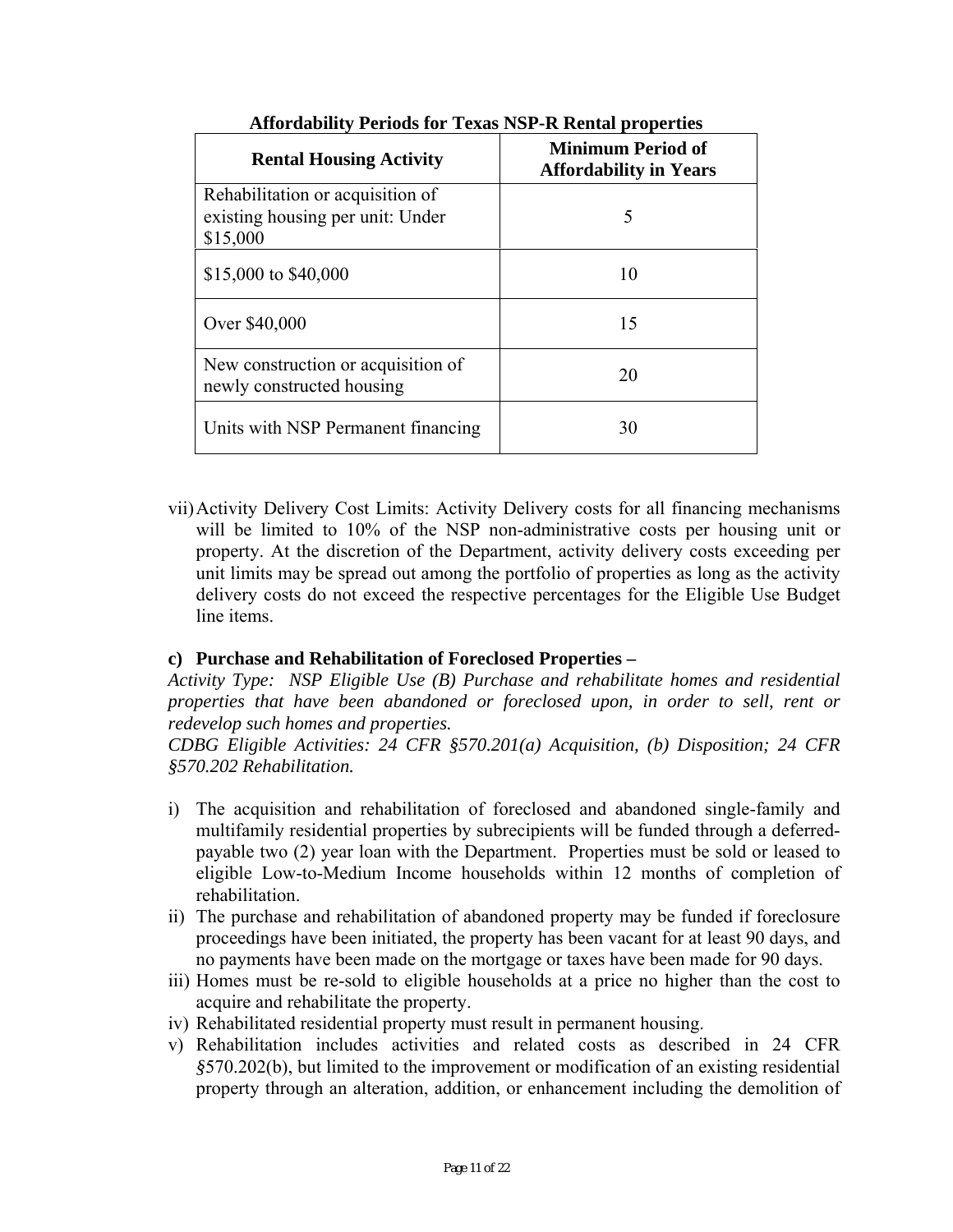an existing residential property and the reconstruction (rebuilding of a structure on the same site in substantially the same manner) of residential property.

vi) Activity Delivery Cost Limits: Activity Delivery costs for acquisition will be limited to 15% of the NSP non-administrative costs per housing unit or property. Rehabilitation will be limited to 20% of the NSP non-administrative costs per housing unit or property. At the discretion of the Department, activity delivery costs exceeding per unit limits may be spread out among the portfolio of properties as long as the activity delivery costs do not exceed the respective percentages for the Eligible Use Budget line items.

# d) **Land Bank**

*Activity Type: NSP Eligible Use (C) Establish land banks for home and residential properties that have been foreclosed upon. CDBG Eligible Activities: 24 CFR §570.201 (a) Acquisition and (b) Disposition* 

- i) A land bank may be established by the subrecipient to assemble, manage temporarily, and dispose of properties for the purpose of stabilizing neighborhoods and encouraging reuse or redevelopment of the properties.
- ii) Subrecipients will be required to submit a Land Bank Plan, describing project milestones, future redevelopment plans and potential fund sources. Financing of Land Bank properties will be available in the form of a ten (10) year, deferred payable loan. Release of the Land Bank lien will be conditioned on repayment of the loan & occupation of the property by an NSP-R eligible household.
- iii) The full amount of the NSP-R Land Bank loan may be provided to an eligible homebuyer as NSP-R Homebuyer Assistance, up to the programmatic maximum of \$30,000. All conditions for Homebuyer Assistance in the section above will apply.
- iv) Subrecipients are limited to the types of properties that may be acquired using land bank funding in the following manner:
	- 1. Properties must be located within an eligible census tract in which 51% or more of the households are at AMI of 120% or less;
	- 2. Acquired properties must have been foreclosed upon through a legal proceeding under Texas state law, which includes, but is not limited to tax foreclosures and financial foreclosures;
	- 3. Properties to be acquired must be located within a defined service area, as described by the Applicant according to the requirements in the Texas NSP Application; and
	- 4. NSP-R Land Bank properties may be held for no more than 10-years without obligating the property to a specific, eligible redevelopment in accordance with NSP-R requirements.
- v) Land bank funding may only be used to acquire and dispose of eligible properties. NSP-R funds may also be used for basic, reasonable maintenance intended to stabilize the property and for the temporary management of the property which includes maintenance, assembly facilitating the redevelopment of and marketing of land banked properties. If the land bank is a governmental entity, it may also maintain foreclosed property that it does not own provided that it charges the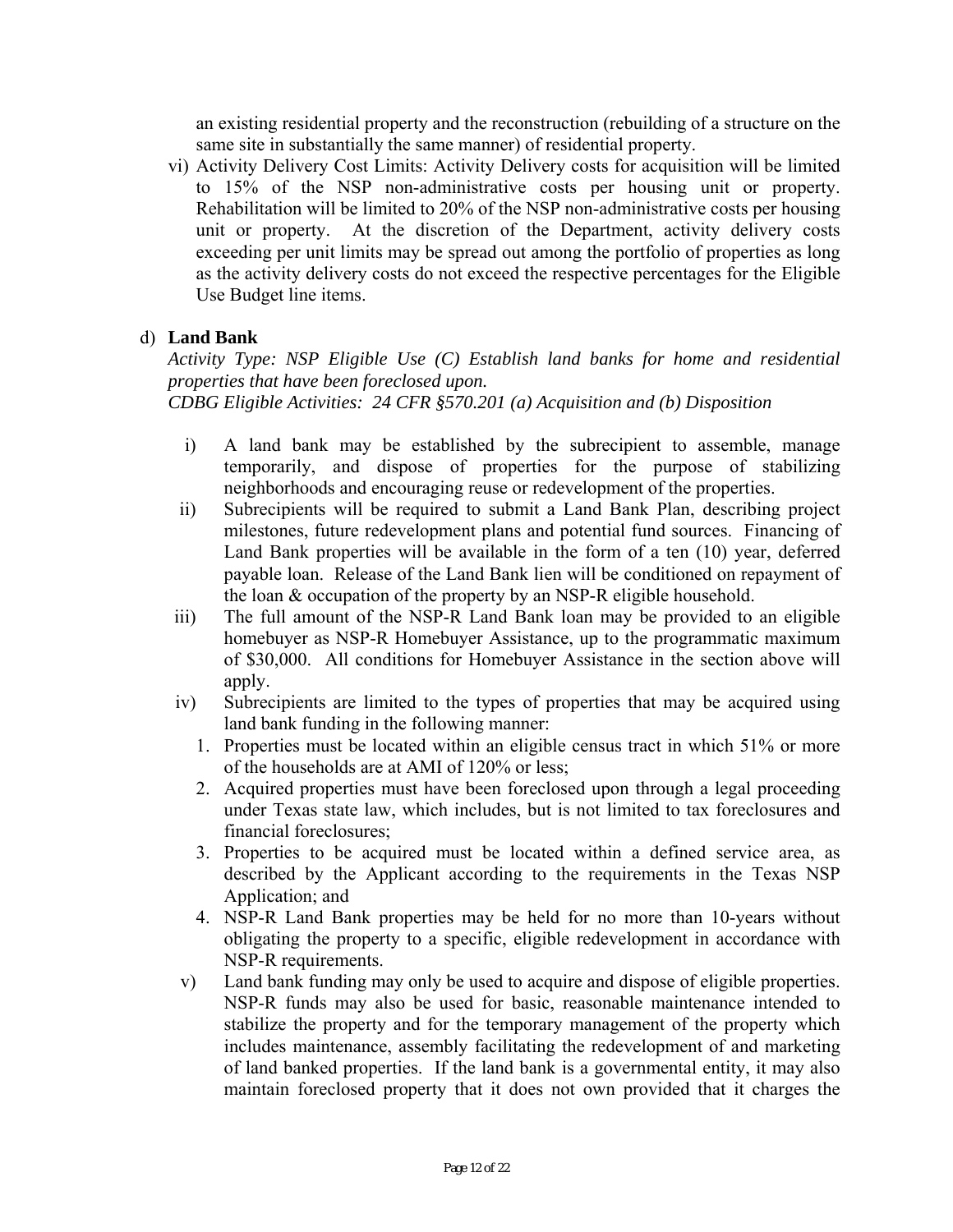owner of the property the full cost of the service or places a lien on the property for the full cost of the service.

- vi) Administrative cost reimbursement for land bank activities will be limited to the first three years of the NSP-R contract. Subrecipients will be required to provide evidence of capacity to fund administrative activities for the Land Bank in years 4-10 of the contract.
- vii) Activity Delivery Cost Limits: Activity Delivery costs for Land Bank will be limited to 20% of the NSP non-administrative costs per housing unit or property. At the discretion of the Department, activity delivery costs exceeding per unit limits may be spread out among the portfolio of properties as long as the activity delivery costs do not exceed the respective percentages for the Eligible Use Budget line items.

### e) **Clearance (Removal of Blight or Demolition)**

*Activity Type: NSP Eligible Use (D) Demolish Blighted Structures CDBG Eligible Activity: 24 CFR 570.201(d) Clearance of blighted structures only.* 

- i) Clearance is intended to address areas of greatest need, where subrecipients can prove that blighted structures are affecting property values in the area and pose a threat to human health, safety, and public welfare. Funds to complete demolition activities will be provided as a grant.
- ii) This activity cannot be utilized to target the 35% requirement for 50% AMI, but may be used in conjunction with other eligible activities. Blighted structures to be removed must be located in eligible census tracts, in which 51% or more of the households are at or below 120% of the Area Median Income.
- iii) Subrecipients may use NSP-R demolition funds to remove blighted structures on properties they do not own, provided they are granted authority under law.
- iv) Activity Delivery Costs: Activity delivery costs directly associated with the activity of clearance are limited to 5% of the hard costs required to carry out the activity. At the discretion of the Department, activity delivery costs exceeding per unit limits may be spread out among the portfolio of properties as long as the activity delivery costs do not exceed the respective percentages for the Eligible Use Budget line items.

# f) **Redevelopment**

 *Facilities, (e) Public Services, (i) Relocation, (n) Homeownership Assistance (restricted) Activity Type: NSP eligible use (E) Redevelop Demolished or Vacant Properties CDBG Eligible Activities: 24 CFR §570.201(a) Acquisition, (b) Disposition, (c) Public* 

- i) Redevelopment of demolished or vacant properties will address areas of greatest need throughout the state, where vacant properties are contributing to declining land values. Eligible redevelopment activities include acquisition, rehabilitation and new construction of housing for eligible ownership or rental use.
- ii) Subrecipient financing for acquisition and redevelopment activities will be made available in the form of a deferred-payable zero-interest loan. The loan will be due three years from the contract start date.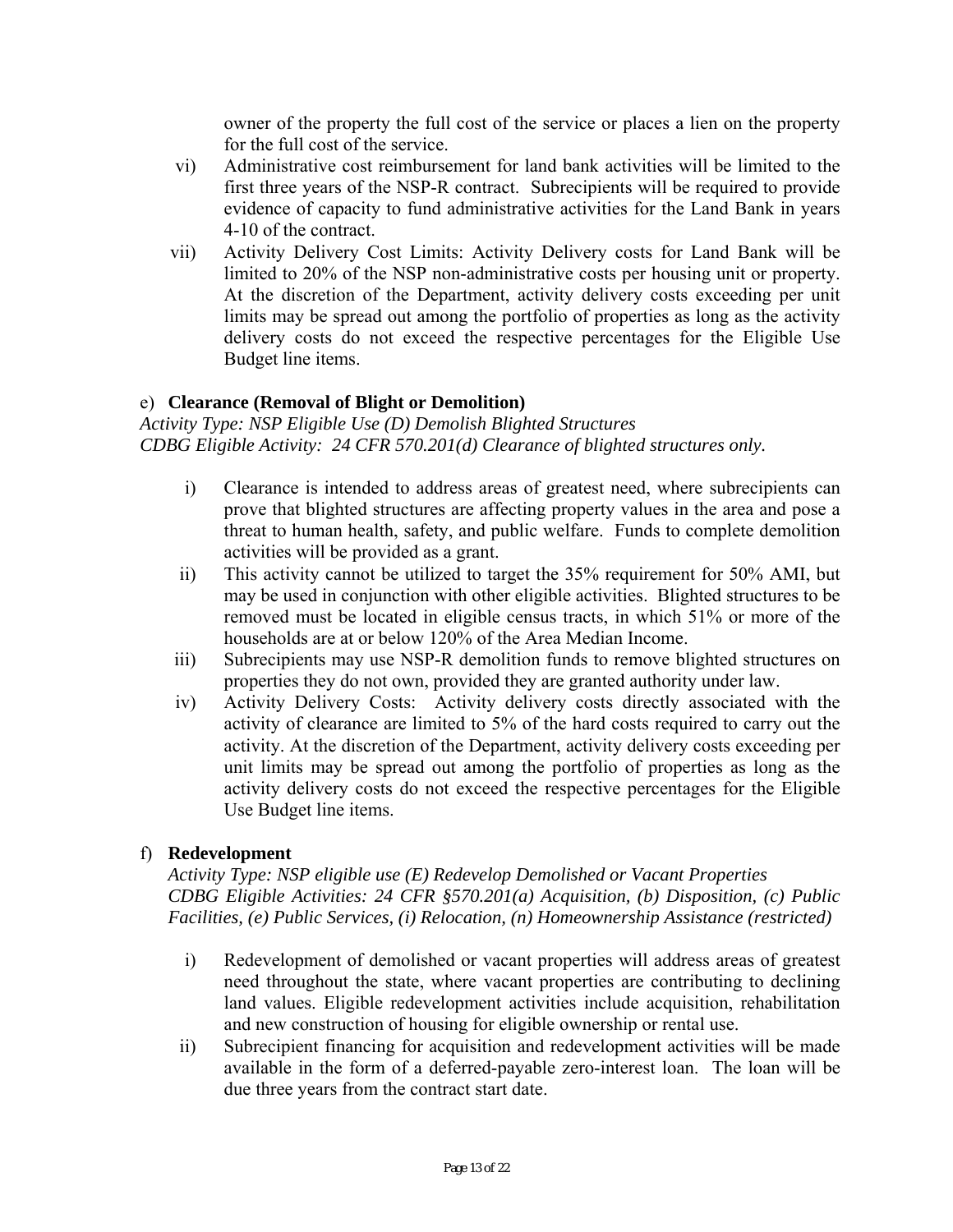- iii) Acquisition, rehabilitation and new construction of residential properties must result in permanent housing. Properties must be sold to eligible households at a price no higher than the cost to acquire and construct the home (some activity delivery costs associated with the sale of the property may be included).
- iv) "Vacant properties" includes both vacant land and properties with vacant structures on the land; however, vacant land must be infill properties or previously developed. "Greenfield" sites may not be acquired under Eligible Use (E).
- v) Activity Delivery Cost Limits: Activity Delivery costs for Redevelopment will be limited to 20% of the NSP non-administrative costs per housing unit or property. At the discretion of the Department, activity delivery costs exceeding per unit limits may be spread out among the portfolio of properties as long as the activity delivery costs do not exceed the respective percentages for the Eligible Use Budget line items.

# **9) General Loan Requirements**

# a) **Multifamily Rental Development Loan Requirements.**

- will be used which set as a feasibility criterion a 1.15 debt coverage ratio minimum. i) Award amounts are limited to available funding as limited in the application process and respective applicant pool. The minimum loan may not be less than \$1,000 per NSP-R assisted unit. The Department's underwriting guidelines in 10 TAC §1.32 Developments involving rehabilitation must establish that the rehabilitation will substantially improve the condition of the housing When NSP funds are used for a rehabilitation development the entire unit must be brought up to the applicable property standards, pursuant to 24 CFR §92.251(a) (1).
- ii) When Department funds will have a first lien position and funds are used for new construction and/or rehabilitation, assurance of completion of the development in the form of payment and performance bonds in the full amount of the construction contract will be required. Such assurance of completion will run to the Department as obligee and must be documented prior to closing.
- iii) The Texas NSP will adopt the federal program standards for continued affordability for rental housing at 24 CFR §92.252, however, multifamily housing units may be required to adhere to a 30-year affordability period as defined in the Texas Government Code §2306.185, which outlines State of Texas long-term affordability requirements. Units targeting households earning 50% of AMI must maintain income and rent restrictions for households at that level published by the Department. Units permanently finance with NSP-R funds will have a 30-year affordability period.

# c) **Documents Supporting Mortgage Loans**

i) All mortgage Loans shall be evidenced by a mortgage or deed of trust note and by a mortgage that creates a lien payable to TDHCA on the housing development and on all real property that constitutes the site of or that relates to the housing development.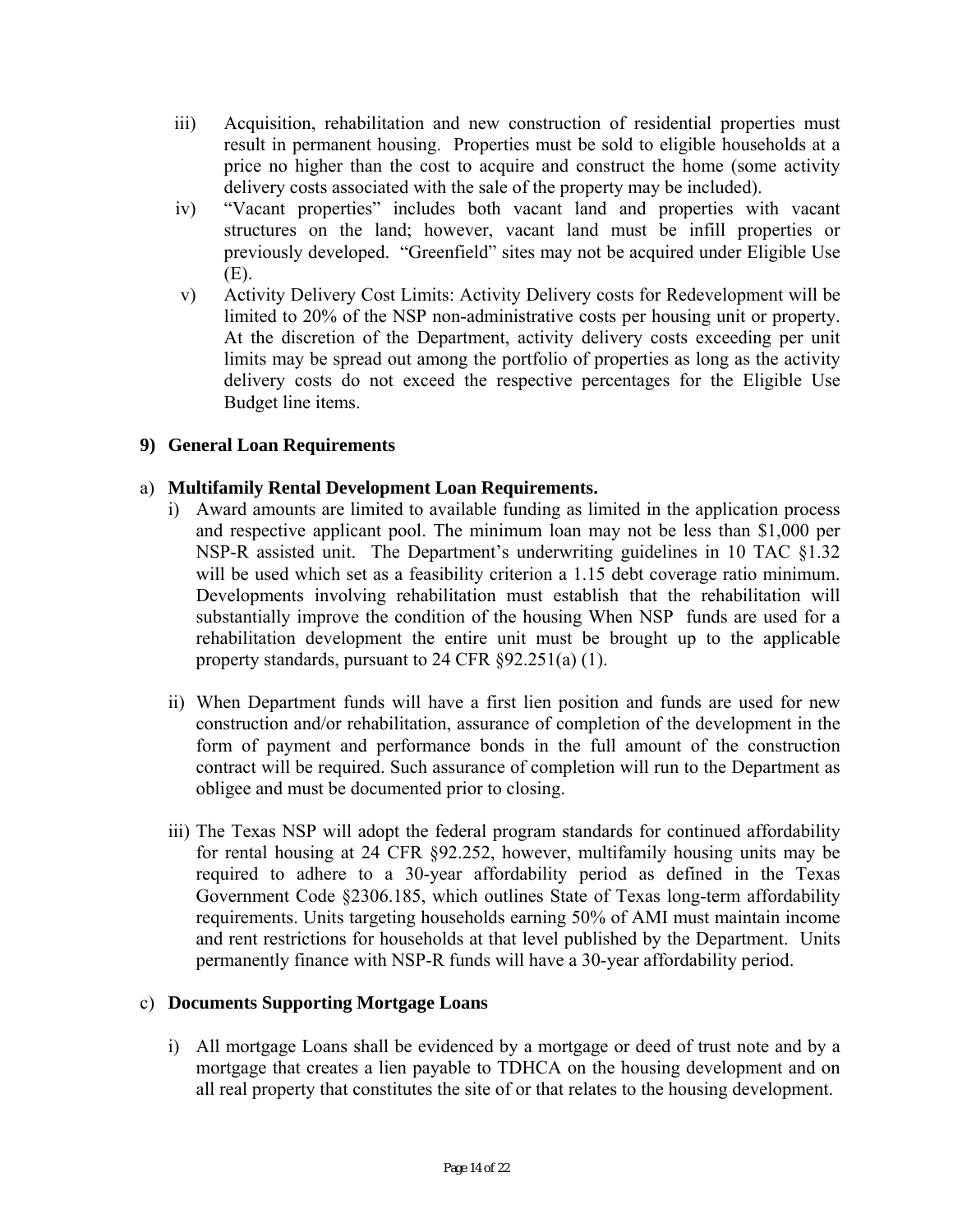- ii) For each Loan made for the development of housing with funds provided to the state under the NSP-R program, the Department shall obtain a mortgagee's title policy in the amount of the loan. The Department may not designate a specific title insurance company to provide the mortgagee title policy or require the borrower to provide the policy from a specific title insurance company. The borrower shall select the title insurance company to close the loan and to provide the mortgagee title policy.
- iii) A note or bond and a mortgage or deed of trust:
	- 1. must contain provisions satisfactory to the Department;
	- 2. must be in a form satisfactory to the Department; and
	- 3. may contain exculpatory provisions relieving the borrower or its principal from personal liability if the Department agrees.

#### d) **Documents Supporting Homebuyer Assistance and Rehabilitation Loans**

- i) The Subrecipient must ensure that required documents as listed on NSP property Setup forms, underwriting guidelines, or program manuals are timely submitted to the Department, in order to request that Loan documents be prepared for the Household.
- ii) Additional documentation may be requested in order to complete the appropriate underwriting review.
- iii) The subrecipient will be responsible for timely coordination of all parties in order to meet closing deadlines. Continued late submission of required documents or lack of response to Department requests may result in de-obligation of NSP-R funds.
- iv) All NSP-R homebuyer financing will be secured with documents issued by the Department.

#### **10) Site and Construction/Development Restrictions**

#### a) **Single Family Housing**

- i) Pursuant to 24 CFR  $\S 92.251$ , housing that is constructed or rehabilitated with NSP funds must meet all applicable local codes, rehabilitation standards, ordinances, and zoning ordinances at the time of project completion. In the absence of a local code for new construction or rehabilitation, the housing must meet the International Residential Code or Texas Minimum Construction Standards (TMCS), as applicable, and be in compliance with the basic access standards in new construction, established by §2306.514 of the Texas Government Code. In addition, housing that is rehabilitated with funds awarded under this NOFA must meet all applicable energy efficiency standards established by §2306.187 of the Texas Government Code, and energy standards as verified by RESCHECK.
- ii) If a Texas NSP-R assisted unit is reconstructed, the applicant must also ensure compliance with the universal design features in new construction, established by §2306.514 of the Texas Government Code, required for any applicant utilizing federal or state funds administered by TDHCA in the construction of single family homes.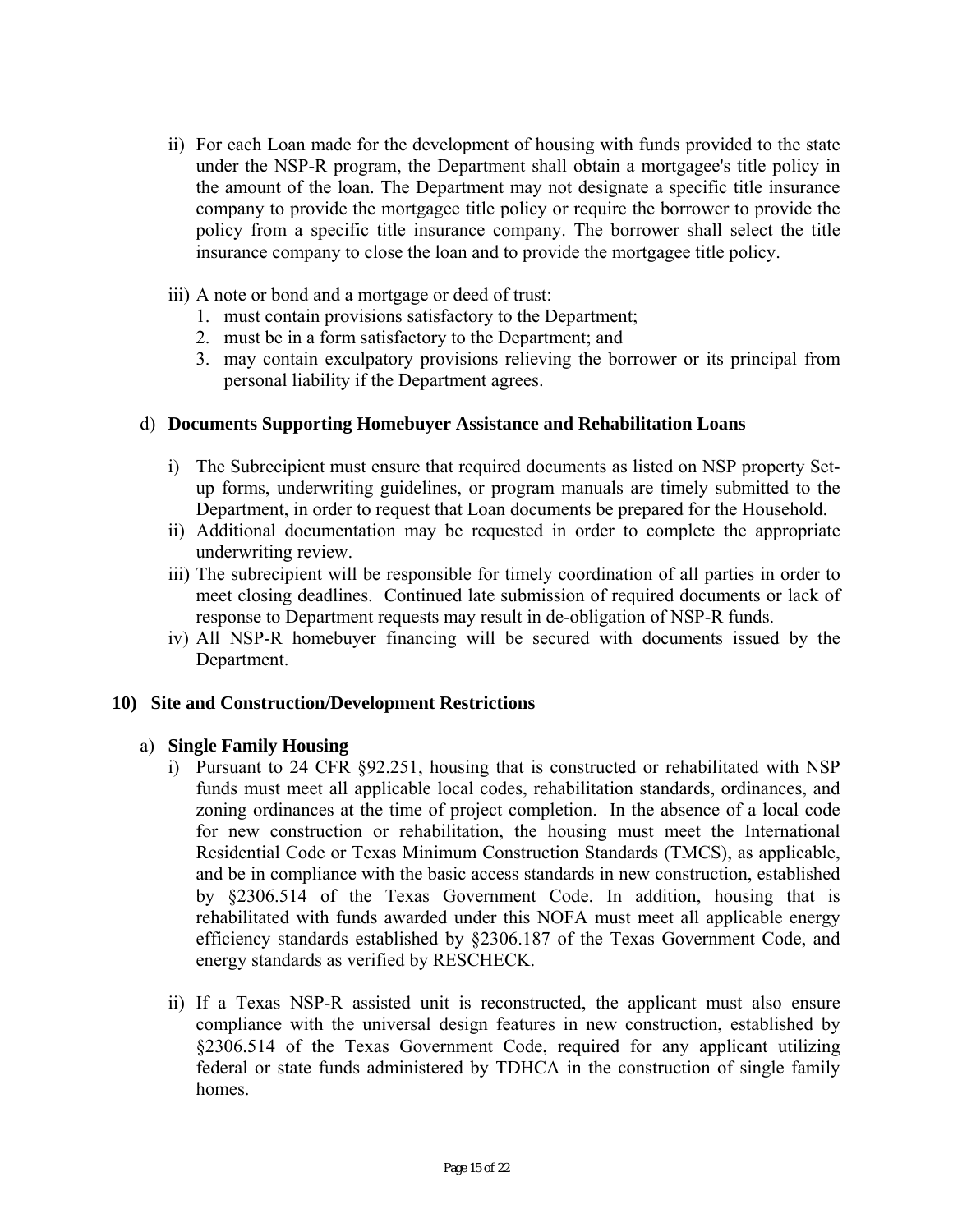- iii) All NSP-R assisted properties must meet all applicable State and local housing quality standards and code requirements and if there are no such standards or code requirements, the housing must meet the Housing Quality Standards in 24 CFR §982.401. When NSP-R funds are used for rehabilitation the entire unit must be brought up to the applicable property standards, pursuant to 24 CFR §92.251(a)(1).
- iv) All NSP-R assisted ownership units must pass inspection by a licensed Texas Real Estate Commission inspector prior to occupation.

### b) **Multifamily Rental Housing**

- i) Pursuant to 24 CFR  $\S 92.251$ , housing that is constructed or rehabilitated with HOME funds must meet all applicable local codes, rehabilitation standards, ordinances, and zoning ordinances at the time of project completion. In the absence of a local code for new construction or rehabilitation, NSP-assisted new construction or rehabilitation must meet, as applicable, one of three model codes: Uniform Building Code (ICBO), National Building Code (BOCA), Standard (Southern) Building Code (SBCCI); or the Council of American Building Officials (CABO) one or two family code; or the Minimum Property Standards (MPS) in 24 CFR §200.925 or §200.926. To avoid duplicative inspections when Federal Housing Administration (FHA) financing is involved in a NSP-assisted property, a participating jurisdiction may rely on a Minimum Property Standards (MPS) inspection performed by a qualified person. Newly constructed housing must meet the current edition of the Model Energy Code published by the Council of American Building Officials.
- ii) Housing must meet the accessibility requirements at 24 CFR Part 8, which implements Section 504 of the Rehabilitation Act of 1973 (29 U.S.C. §794) and covered multifamily dwellings, as defined at 24 CFR §100.201, must also meet the design and construction requirements at 24 CFR §100.205, which implement the Fair Housing Act (42 U.S.C. 3601–3619). Additionally, pursuant to the 2010 Qualified Allocation Plan (QAP), 10 TAC §50.9(h)(4)(H), Developments involving New Construction (excluding New Construction of nonresidential buildings) where some Units are two-stories and are normally exempt from Fair Housing accessibility requirements, a minimum of 20% of each Unit type (i.e. one bedroom, two bedroom, three bedroom) must provide an accessible entry level and all common-use facilities in compliance with the Fair Housing Guidelines, and include a minimum of one bedroom and one bathroom or powder room at the entry level. A certification will be required after the Development is completed from an inspector, architect, or accessibility specialist. Any Developments designed as single family structures must also satisfy the requirements of §2306.514, Texas Government Code.
- iii) All of the current Qualified Allocation Plan and Real Estate Analysis Rules 10 TAC  $§50.6$ , excluding subsections (d), (f), (g), (h) and (i) apply.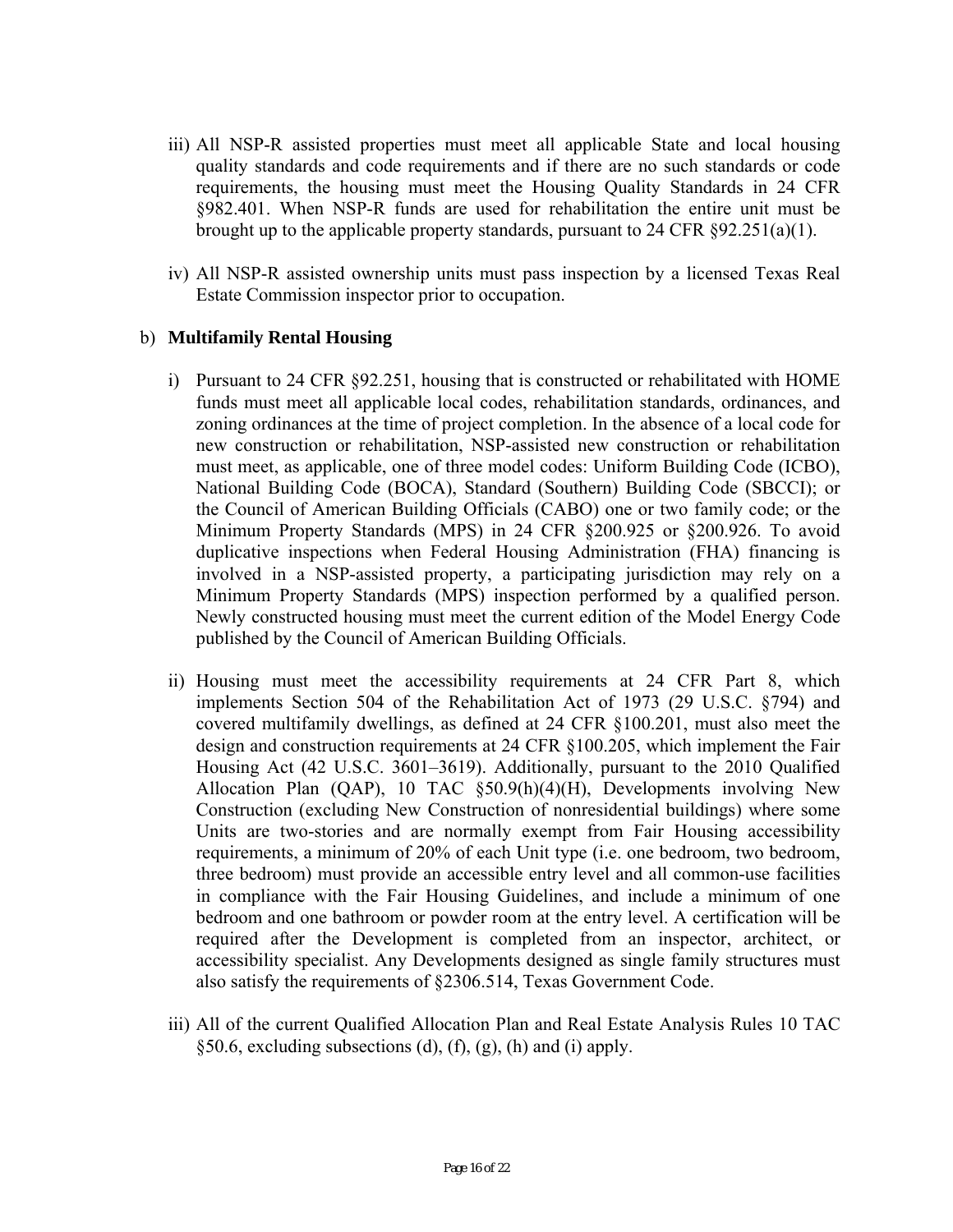- iv) All NSP-assisted housing must meet all applicable State and local housing quality standards and code requirements and if there are no such standards or code requirements, the housing must meet the housing quality standards in 24 CFR §982.401. When NSP funds are used for rehabilitation, the entire unit must be brought up to the applicable property standards, pursuant to 24 CFR §92.251(a) (1).
- v) Multifamily housing assisted with NSP funds must meet the accessibility requirements at 24 CFR Part 8, which implements Section 504 of the Rehabilitation Act of 1973 (29 U.S.C. Section 794) and covered multifamily dwellings, as defined at 24 CFR §100.201, and the design and construction requirements at 24 CFR §100.205, which implement the Fair Housing Act (42 U.S.C. 3601-3619).
- vi) All applications with multifamily housing units intended to serve persons with disabilities must adhere to the Department's Integrated Housing Rule at 10 TAC §1.15.
- vii)Rental units secured though Texas NSP assistance must be inspected prior to occupancy and must comply with Housing Quality Standards (HQS) established by HUD in 24 CFR Part 92.
- viii) Multifamily properties will be restricted under a Land Use Restriction Agreement ("LURA"), or other such instrument as determined by the Department for these terms. Among other restrictions, the LURA may require the owner of the property to continue to accept subsidies which may be offered by the federal government, prohibit the owner from exercising an option to prepay a federally insured loan, impose tenant income-based occupancy and rental restrictions, or impose any of these and other restrictions as deemed necessary at the sole discretion of the Department in order to preserve the property as affordable housing on a case-by-case basis.

# c) **Additional Requirements (Single and Multifamily Housing)**

- ii) NSP assisted new construction or rehabilitation will comply with federal lead-based paint requirements including lead screening in housing built before 1978 in accordance with 24 CFR Part 92.355 and 24 CFR Part 35, subparts A, B, J, K, M, and R.
- iii) Davis-Bacon Labor Standards, as applicable.
- iv) Section 3: Recipients will be required to provide job opportunities to low-income residents and businesses, to the greatest extent possible. Reporting of efforts and results on a quarterly basis will be required of all subrecipients.
- v) Affirmative Marketing. Recipients must adopt affirmative marketing policies and procedures in furtherance of Texas' commitment to non-discrimination and equal opportunity in housing. Affirmative marketing steps consist of actions to provide information and otherwise attract eligible persons in the housing market area to the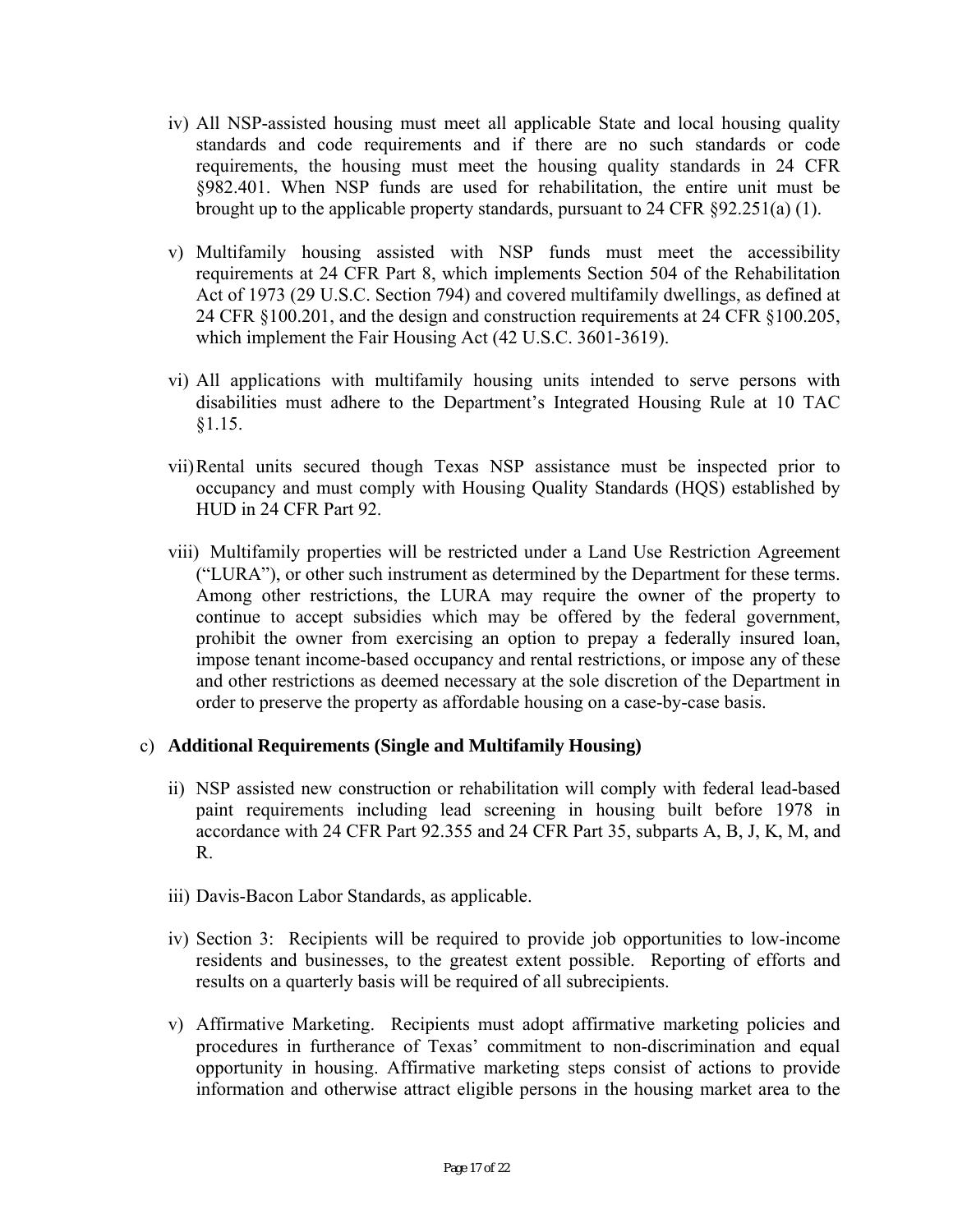available housing without regard to race, color, national origin, gender, religion, familial status or disability. Records should be maintained describing actions taken by the Administrator to affirmatively market units and assess the results of these actions.

- vi) Subrecipients may not retain Program Income of any kind, including Program Income to fund other eligible NSP Activities. Subrecipients must submit any Program Income received to the Department within ten (10) days of receipt. Note: Revenue for the purposes of HERA has the same meaning as program income, as defined at 24 CFR §570.500(a) with the additional modifications as defined in the *Federal Register*  notice for NSP.
- vii)Texas NSP will require adherence to the guidelines set forth in the Uniform Relocation Assistance and Real Property Acquisition Policies Act of 1970, as amended (49 CFR Part 24).

# 11) **Selection Criteria and Priorities**

- a) The State of Texas has established the priorities and scoring described below that will be used in the application review process. While the criteria are important to demonstrate a successful proposal, the scoring structure was designed to ensure that the State complies with the HUD Notice designed to prioritize areas of greatest need, meets applicable CDBG regulations, and efficiently and effectively expends the funds.
- b) All applications must meet a minimum total score of 50 points to be considered for funding. Should applications meeting this minimum score threshold exceed available funding, such eligible applications will be retained regardless of date of submission until such a time that funding is available in sufficient amounts to fund the applications or a subsequent Texas NSP NOFA is released.
	- i) Maximum Total Score  $= 100$  Points:
		- 1. Readiness to Proceed (50 Points)
		- 2. Greatest Need (20 Points)
		- 3. Neighborhood Stabilization (20 Points)
		- 4. Low-Income Households (10 Points)
	- ii) **Readiness to Proceed (50 Points):** In recognition of the very short timeframe available for obligation of NSP-R funds, proposals that include identified properties for acquisition including contingent contracts or options to purchase will be given priority.
	- tracts, as determined by HUD under the Neighborhood Stabilization 2 NOFA. iii) **Greatest Need (20 Points):** NSP-R activities must be completed in eligible census Applicants are required to provide evidence that activities will meet a Neighborhood Stabilization purpose, in a census tract with a threshold foreclosure needs score of 18 or more. The HUD data and mapping tool may be found on the HUD website, here: http://www.huduser.org/nspgis/nsp.html Priority will be given to projects serving communities with the highest needs scores.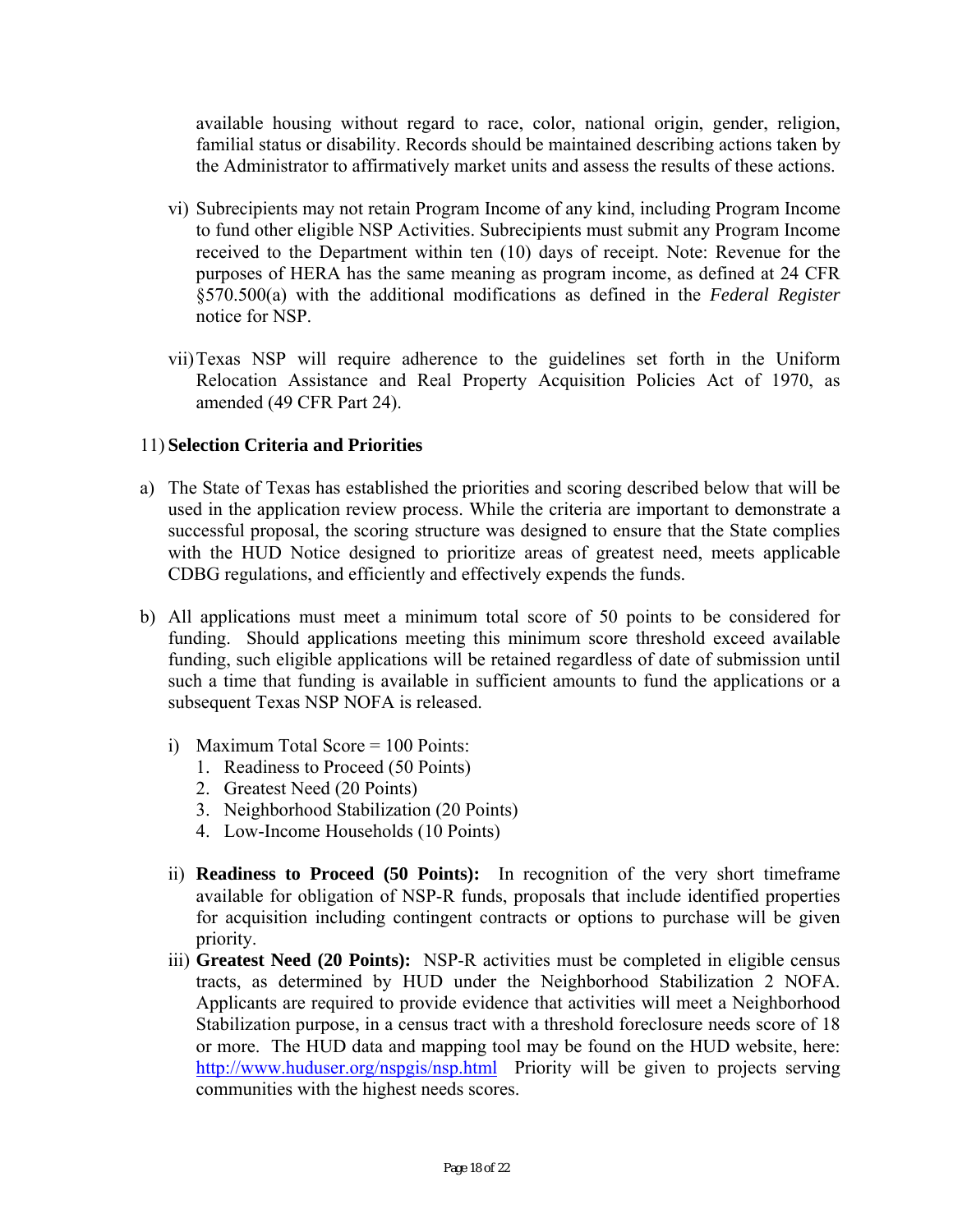- iv) **Neighborhood Stabilization (20 Points):** A narrative description that defines NSP-R-funded activities and meets the program's mission to alleviate distress of housing foreclosure and abandonment of properties caused by problematic mortgage lending activities. Priority will be given to applications which identify specific properties for eligible activities or provide a list of households to be assisted.
- v) **Assistance to Low-Income Households at or Below 50% AMI (10 Points):** In order to emphasize affordability for households at or below 50% of the area median income (AMI), the State will give priority to proposals that will serve persons in this income category beyond the Texas NSP minimum allocation wide requirement of 35% for non-land bank activities. Proposal scores will be prorated according to the additional percentage of funds that will benefit households at or below 50% AMI.

# **12) Review Process**

- a) Each application will be assigned a "received date" based on the date and time it is physically received by the Department. Then each application will be reviewed on its own merits, as applicable. Applications received on or before 5:00 pm on Tuesday, April 20, 2010 will be prioritized for funding based on competitive scoring and the amount of funding available, currently at least \$4,391,560. Applications will be reviewed for applicant and activity eligibility, and threshold criteria as described in this NOFA.
- b) Eligible applications which meet minimum scoring criteria for funding consideration, but for which the amount of funding currently available is insufficient, will be retained by the Department until such a time that funding is available in sufficient amounts to fund the applications or a subsequent Texas NSP NOFA is released.
- c) Applications for NSP-R received after April 20, 2010 will be scored competitively with applications received by the due date but for which there were insufficient funds (should any exist) to determine funding priority and retained until such a time that funding is available in sufficient amounts to fund the applications or a subsequent Texas NSP NOFA is released.
- d) The Department will ensure review of materials required under the NOFA and Program Guide and will issue a notice of any Administrative Deficiencies within ten (10) business days of the received date. Administrative deficiencies are omissions, inaccuracies or incomplete information on the application that can be readily corrected. Applications with Administrative Deficiencies not cured within a subsequent ten (10) business days may be terminated. Applications that have completed this phase will be reviewed for recommendation to the Board.
- e) If a submitted Application has an entire section of the application missing; has excessive omissions of documentation from the Selection Criteria or required documentation; or is so unclear, disjointed or incomplete that a thorough review cannot reasonably be performed by the Department, as determined by the Department, will be terminated without being processed as an Administrative Deficiency. To the extent that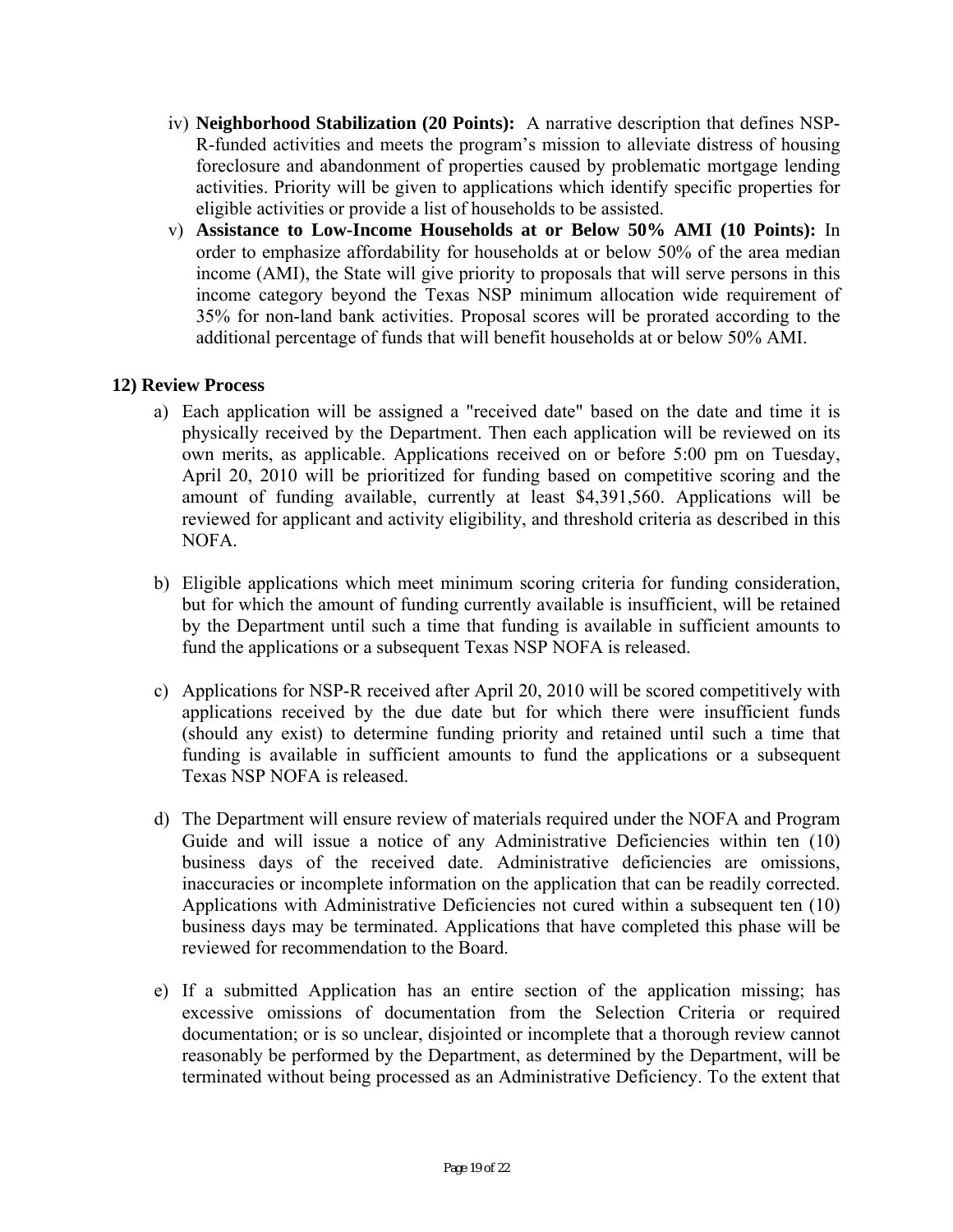a review was able to be performed, specific reasons for the Department's determination of ineligibility will be included in the termination letter to the Applicant.

- f) The Department may decline to consider any Application if the proposed activities do not, in the Department's sole determination, represent a prudent use of the Department's funds. The Department is not obligated to proceed with any action pertaining to any Applications that are received, and may decide it is in the Department's best interest to refrain from pursuing any selection process. The Department reserves the right to negotiate individual elements of any Application.
- g) All Applicants will be processed through the Department's Application Evaluation System, and will include a previous award and past performance evaluation. Poor past performance may disqualify an Applicant for a funding recommendation or the recommendation may include conditions.
- h) Funding recommendations of eligible Applicants will be presented to the Department's Governing Board of Directors based on eligibility and limited by the total amount of funds available under this NOFA and the minimum award amount.
- i) In accordance with  $\S 2306.082$ , Texas Government Code and 10 TAC  $\S 1.17$ , it is the Department's policy to encourage the use of appropriate alternative dispute resolution procedures ("ADR") under the Governmental Dispute Resolution Act, Chapter 2009, Texas Government Code, to assist in resolving disputes under the Department's jurisdiction. As described in Chapter 154, Civil Practices and Remedies Code, ADR procedures include mediation. Except as prohibited by the Department's ex parte communications policy, the Department encourages informal communications between Department staff and Applicants, and other interested persons, to exchange information and informally resolve disputes. The Department also has administrative appeals processes to fairly and expeditiously resolve disputes. If at anytime an Applicant or other person would like to engage the Department in an ADR procedure, the person may send a proposal to the Department's Dispute Resolution Coordinator. For additional information on the Department's ADR Policy, see the Department's General Administrative Rule on ADR at 10 TAC §1.17.
- j) An Applicant may appeal decisions made by staff in accordance with 10 TAC  $\S1.7$ .
- k) Eligible applicants within communities should coordinate to ensure that their proposals address their local needs. Duplication of requests for a community may delay the allocation agreement and could result in a reduced amount of time available for applicants to contract for specific acquisitions. In the application, applicants are required to identify:
	- i) The geographic neighborhoods and communities targeted for Texas NSP Reallocation funds within their area;
	- ii) The Texas NSP eligible activities proposed to meet the specific needs in each area;
	- iii) The strategy for maximum revitalization and impact of funds.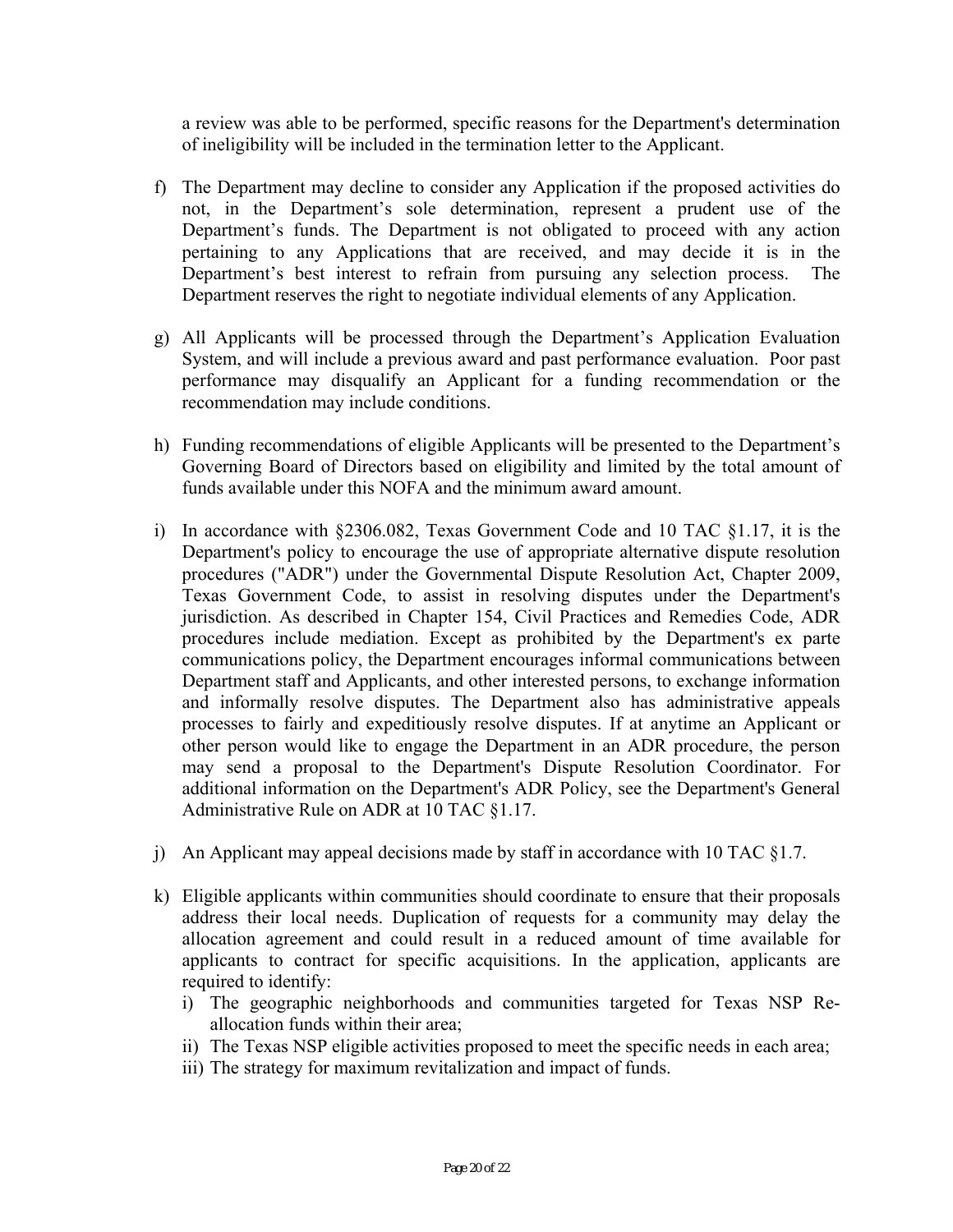#### **13) Application Submission**

- a) All applications submitted for the Select Pool under this NOFA must be received on or before **5:00 p.m. on Tuesday April 20, 2010,** regardless of method of delivery for consideration in the initial competitive application award process. After that date, applications will be held until such a time that funding is available in sufficient amounts to fund the applications or there is no longer the need to reallocate recaptured NSP1 funding.
- b) The Department will accept applications from 8 a.m. to 5 p.m. each business day, excluding federal and state holidays from the date this NOFA is published on the Department's web site until the deadline. Questions regarding this NOFA should be addressed to:

E-mail: marni.holloway@tdhca.state.tx.us Texas Department of Housing & Community Affairs 221 E.  $11^{th}$  Street Austin, Texas 78701 Telephone: (512) 475-3726

- c) All applications must be submitted, and provide all documentation, as described in this NOFA and associated application materials.
- d) Applicants must submit one complete printed copy of all Application materials and one complete scanned copy on a disc of the Application materials.
- e) All Application forms will be available on the Department's website at www.tdhca.state.tx.us. Applications will be required to adhere to the threshold requirements in effect at the time of the Application submission. Applications must be on forms provided by the Department, and cannot be altered or modified and must be in final form before submitting them to the Department.
- f) **Application Workshop:** the Department will present an application workshop via webinar format on a date to be determined. The workshop will address information such as the Application preparation and submission requirements, evaluation criteria, state and federal program information, and environmental requirements. The Application workshop schedule and registration will be posted on the Department's website at www.tdhca.state.tx.us
- g) **Audit Requirements:** An applicant is not eligible to apply for funds or any other assistance from the Department unless a past audit or Audit Certification Form has been submitted to the Department in a satisfactory format on or before the application deadline for funds or other assistance per 10 TAC §1.3(b). This is a threshold requirement outlined in the application, therefore applications that have outstanding past audits will be disqualified. Staff will not recommend applications for funding to